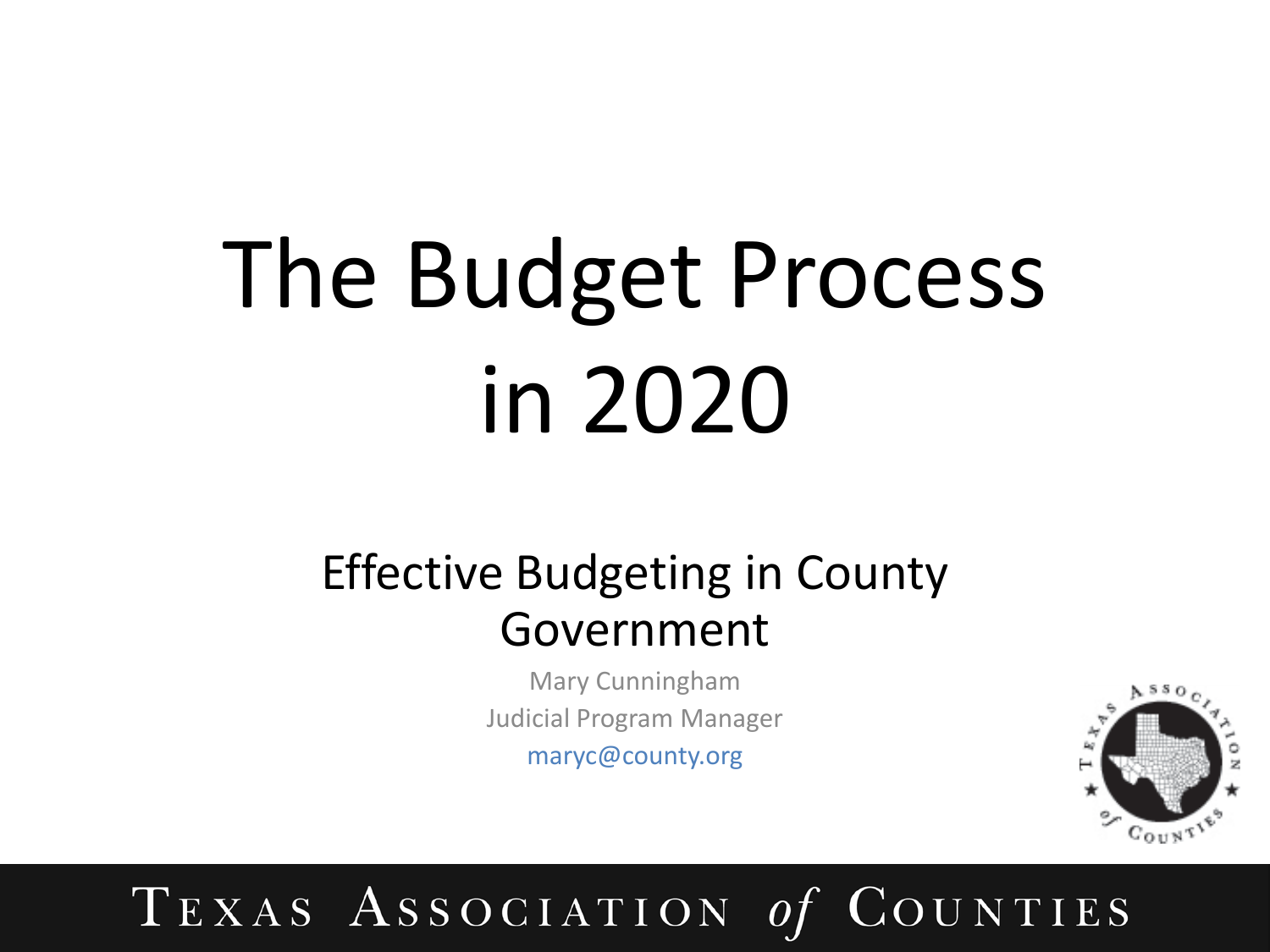## **WHAT IS THE BUDGET**

- **A statement of revenue, expenses and fund balances for the County**
- **A legal document of approved expenditures**
- **A plan of action for the fiscal year**
- **A policy statement by the Commissioners Court**
- **A vision statement for the County**

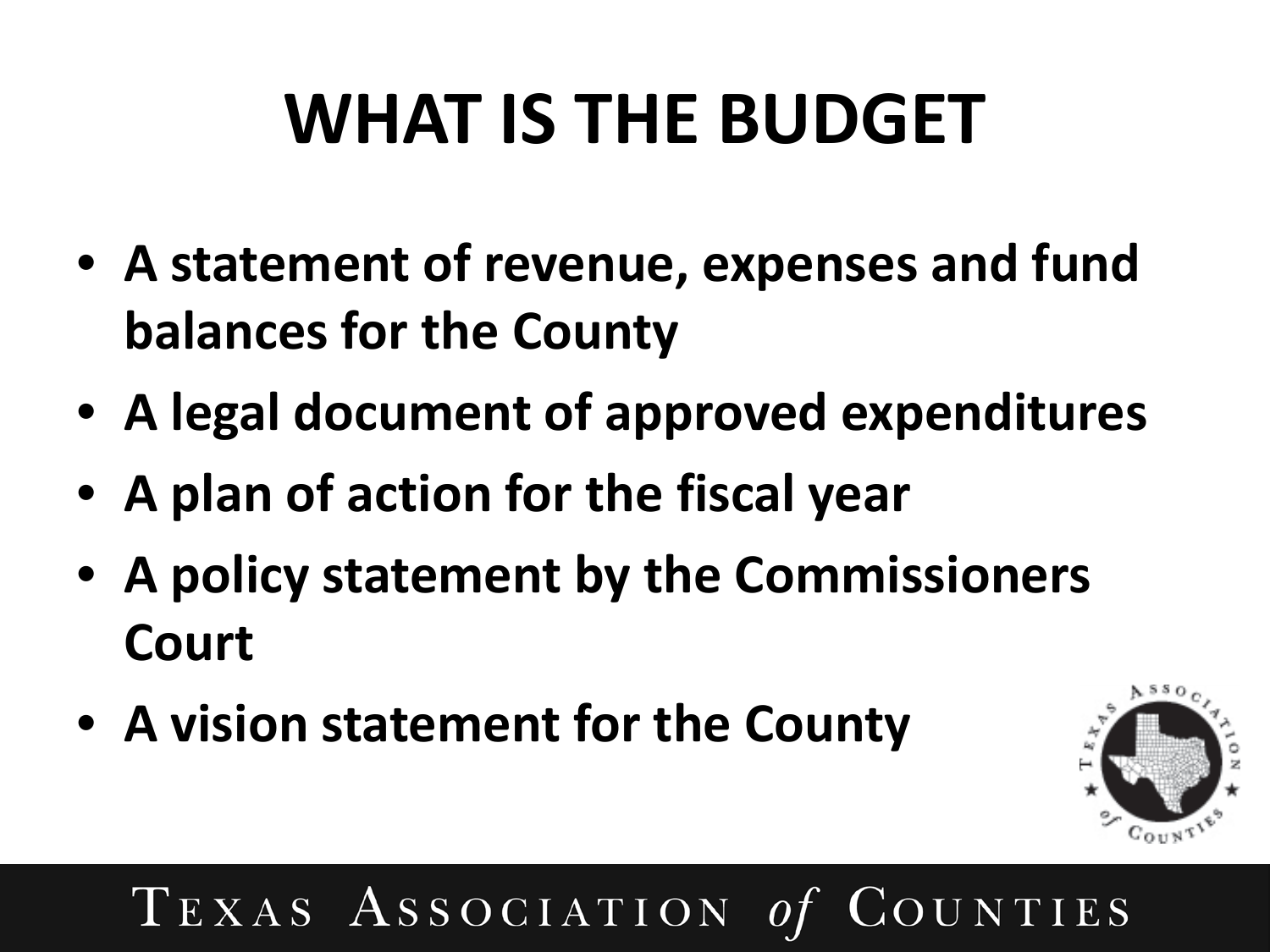## **The key to a successful budget…..**



### Planning, Evaluation and Communication

#### TEXAS ASSOCIATION of  $\mathrm{C}$ ounties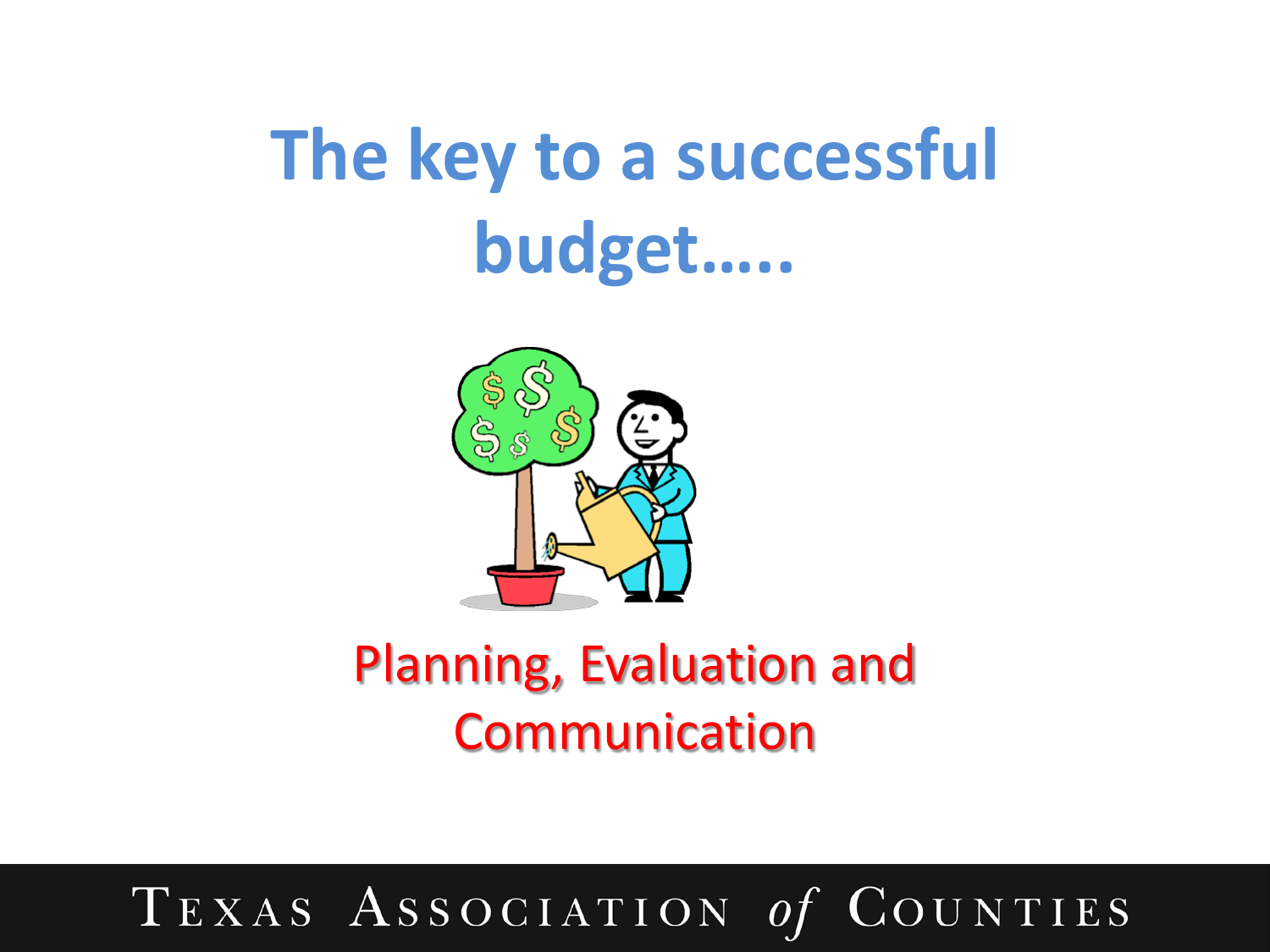### Rule 1:

### Set a goal….

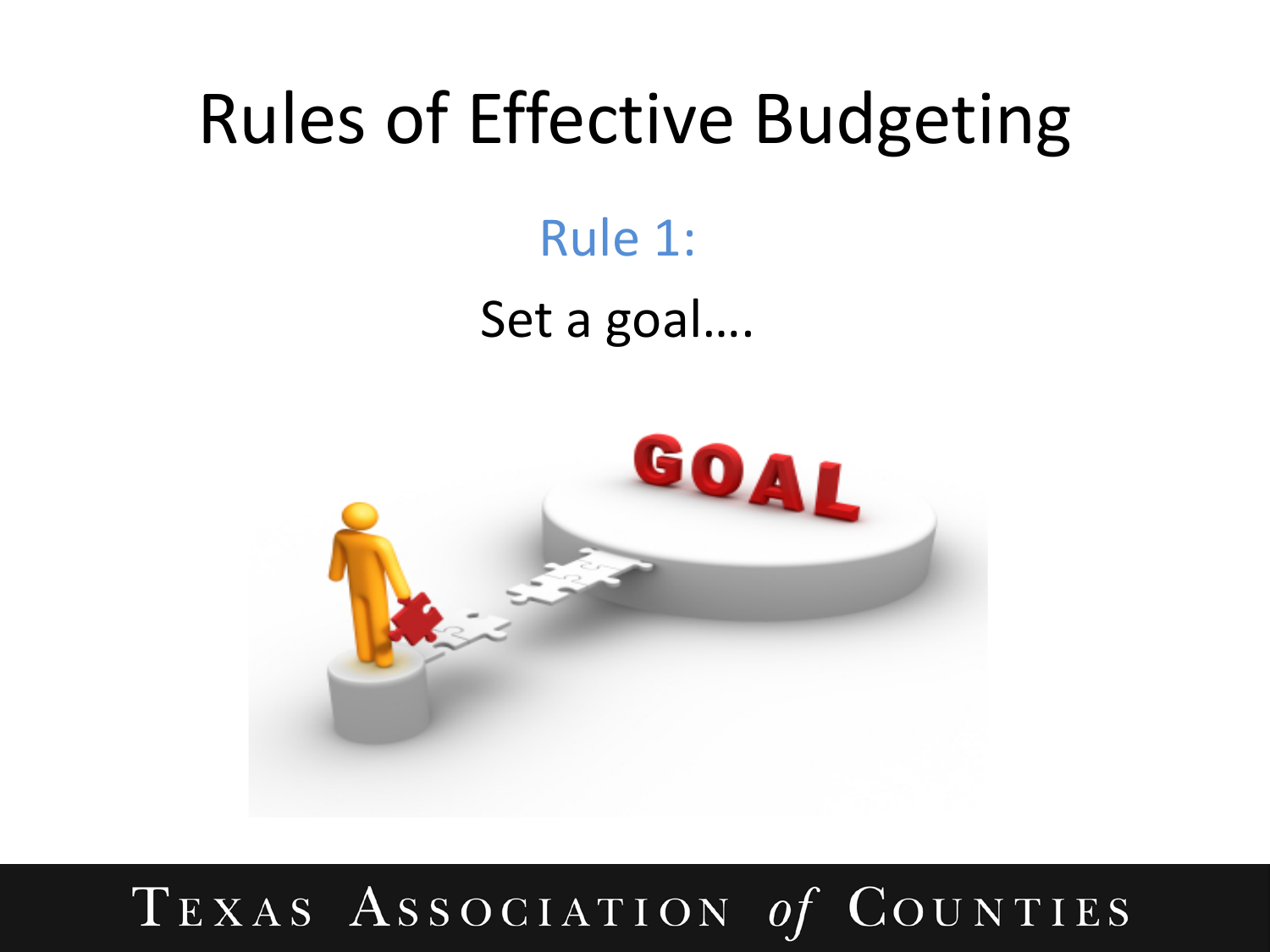### Rule 2:

Communicate…

- with Commissioners Court
- with Department Heads/Elected Officials
- with your employees
- with the media
- with the public



#### TEXAS ASSOCIATION OUNTIES  $\boldsymbol{O}$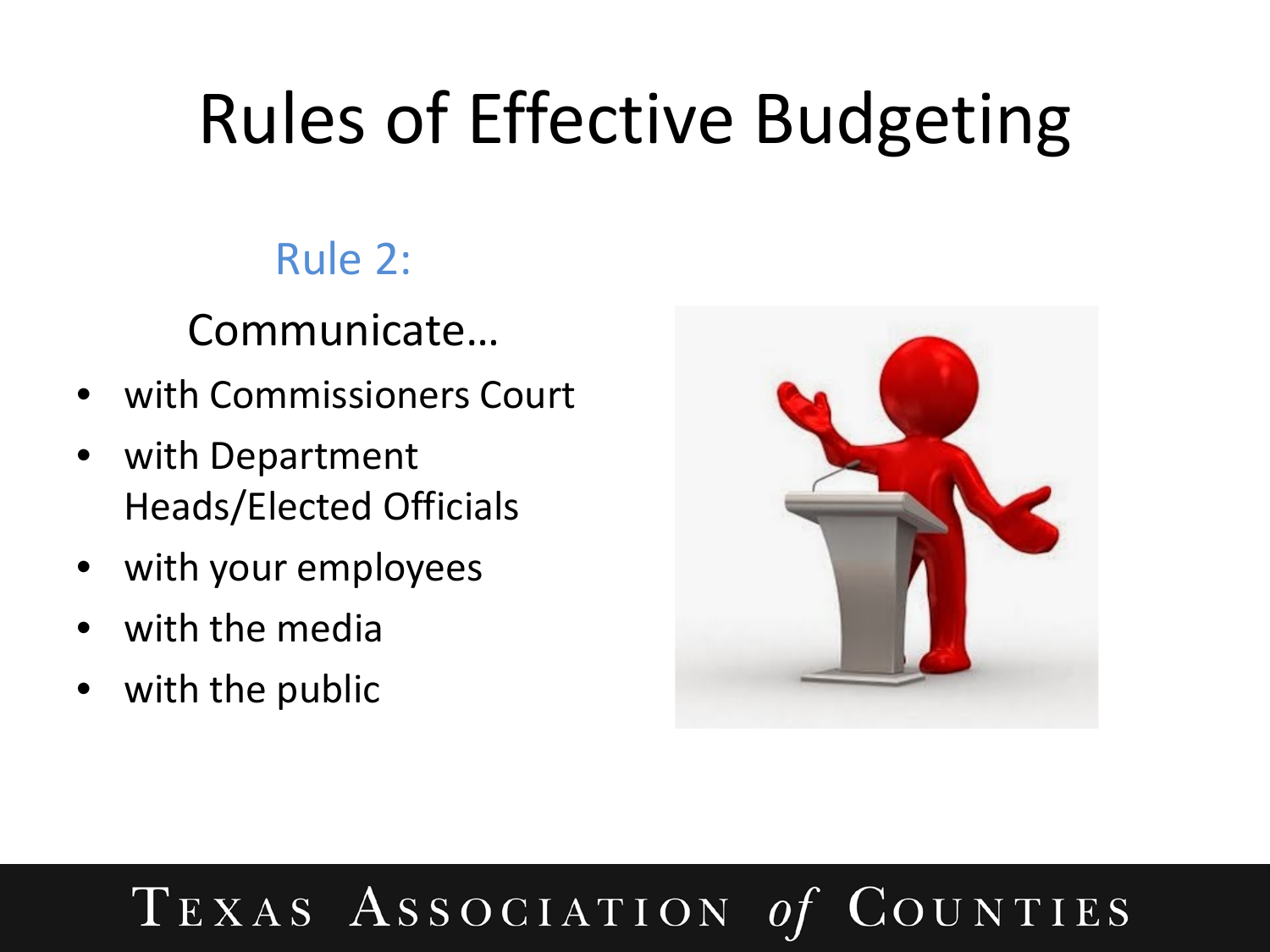### Rule 3:

### Work together….

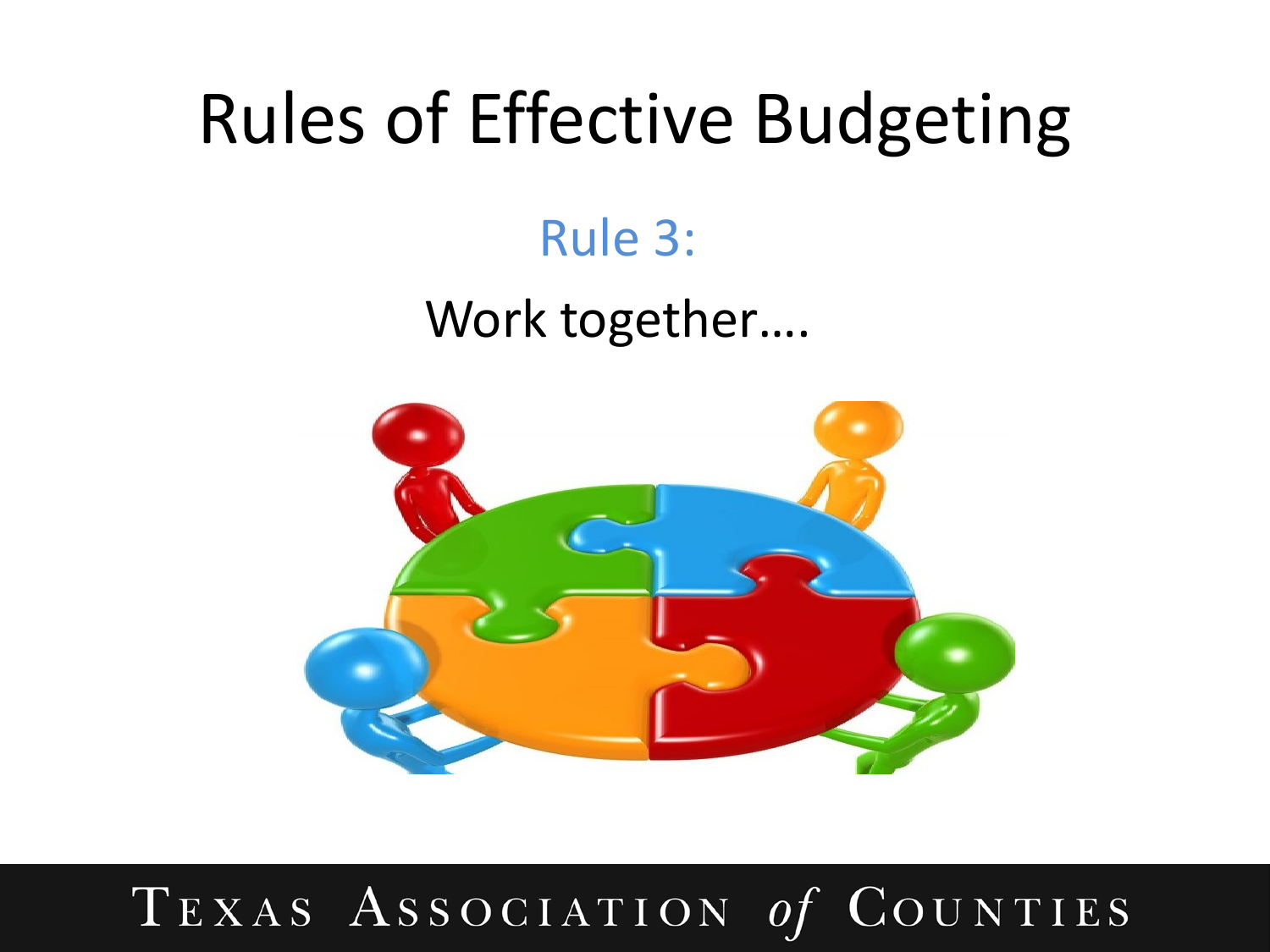### Rule 4:

### Know the Process…



### read the Local Government Code!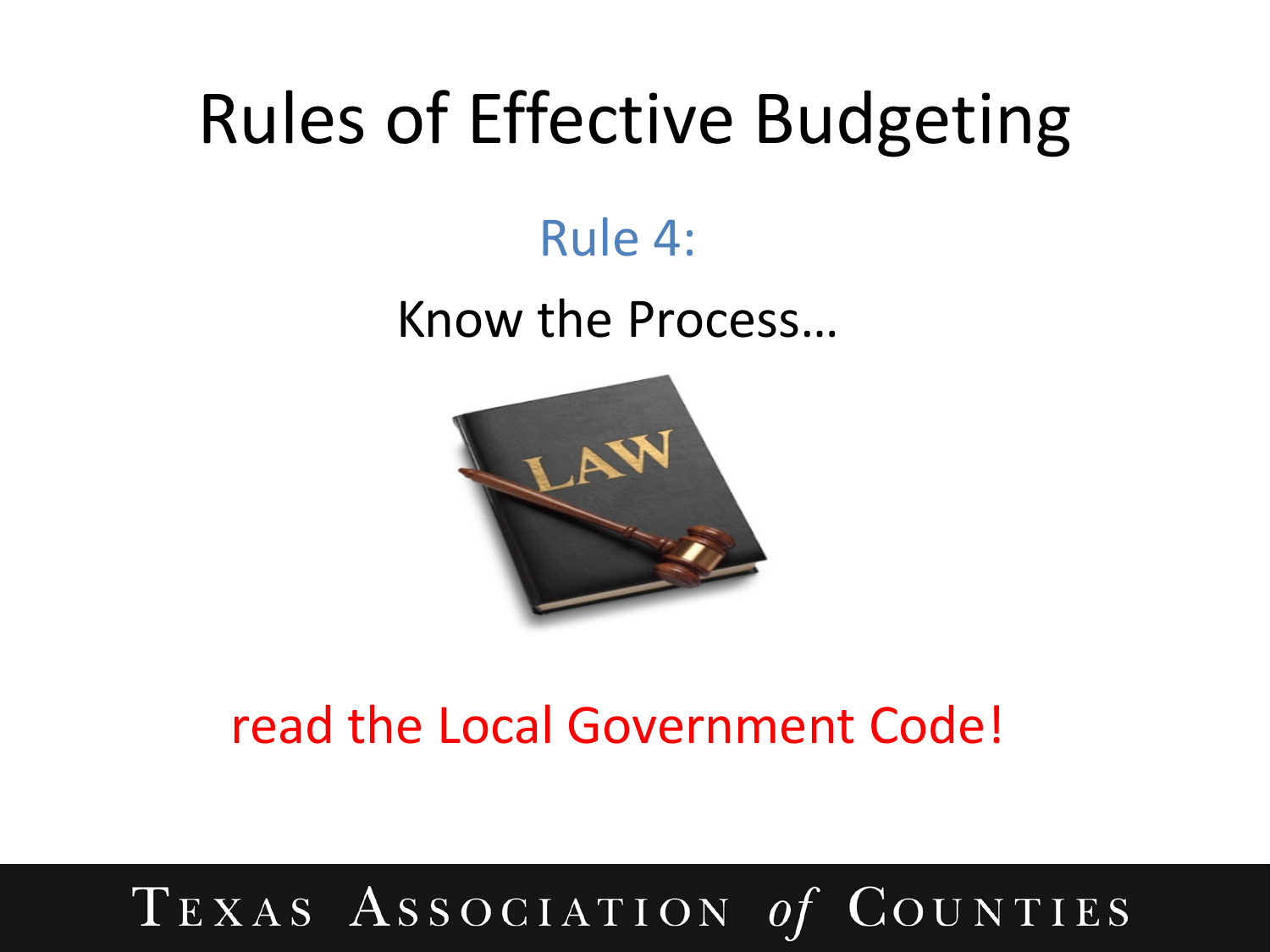### Rule 5:

### Be transparent….

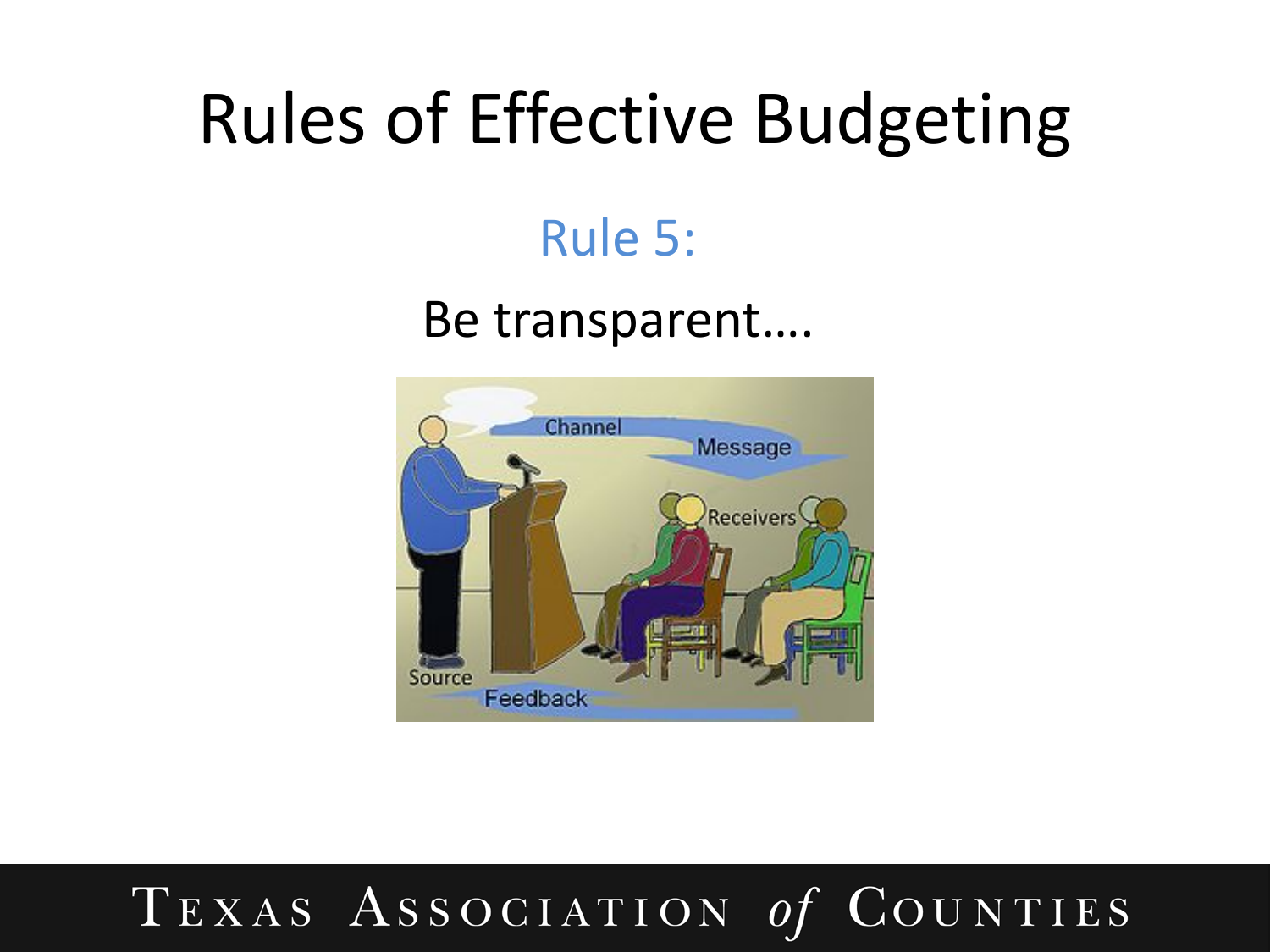## **The Budget Calendar**

### **The most helpful tool in effective budgeting**

- $\triangleright$  Breaks process down to logical steps
- $\triangleright$  Improves accountability and cooperation
- $\triangleright$  Keeps everyone informed

*Samples in your packet*

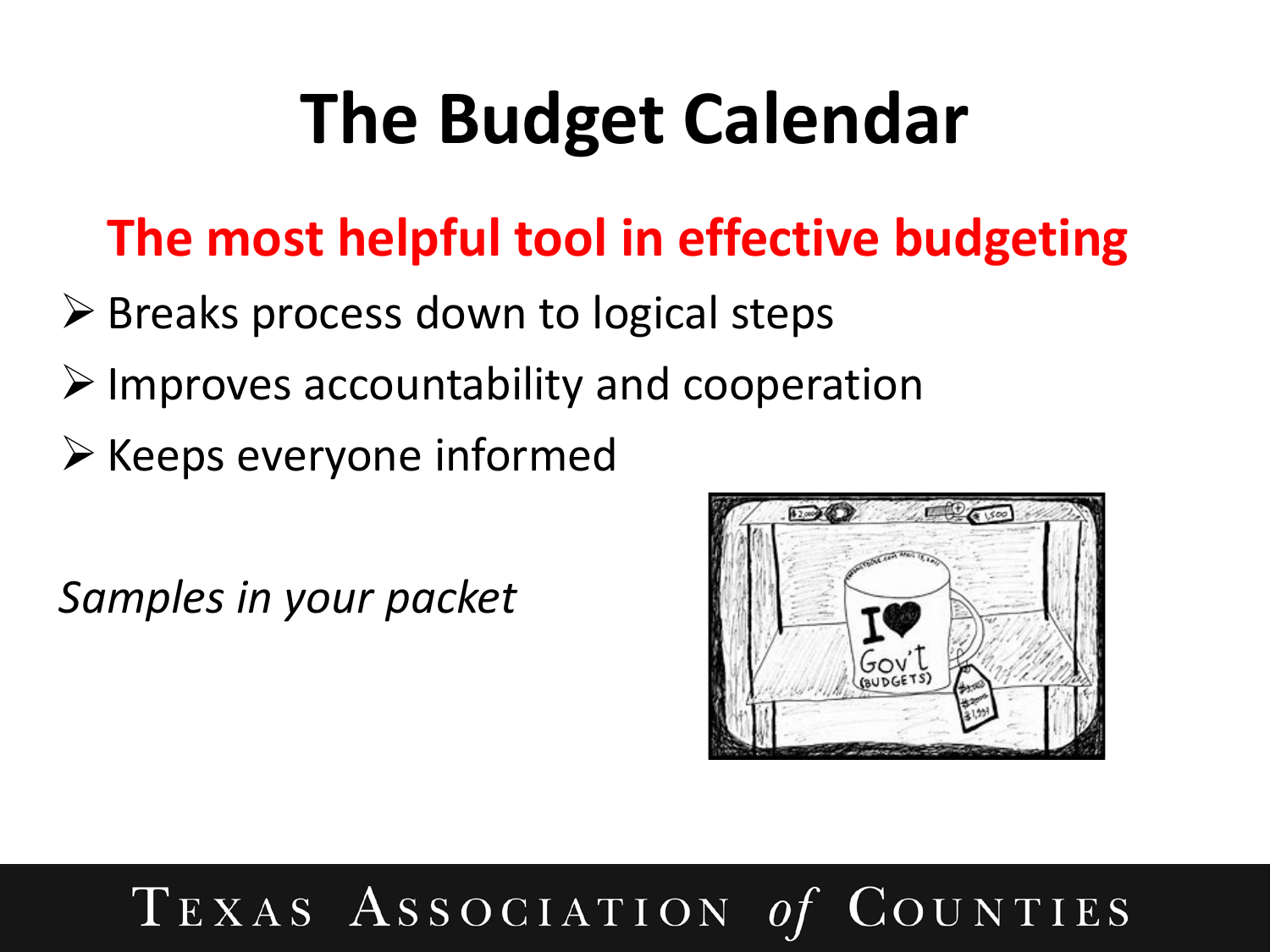## **Local Government Code Chapter 111**

**Subchapters A, B, C**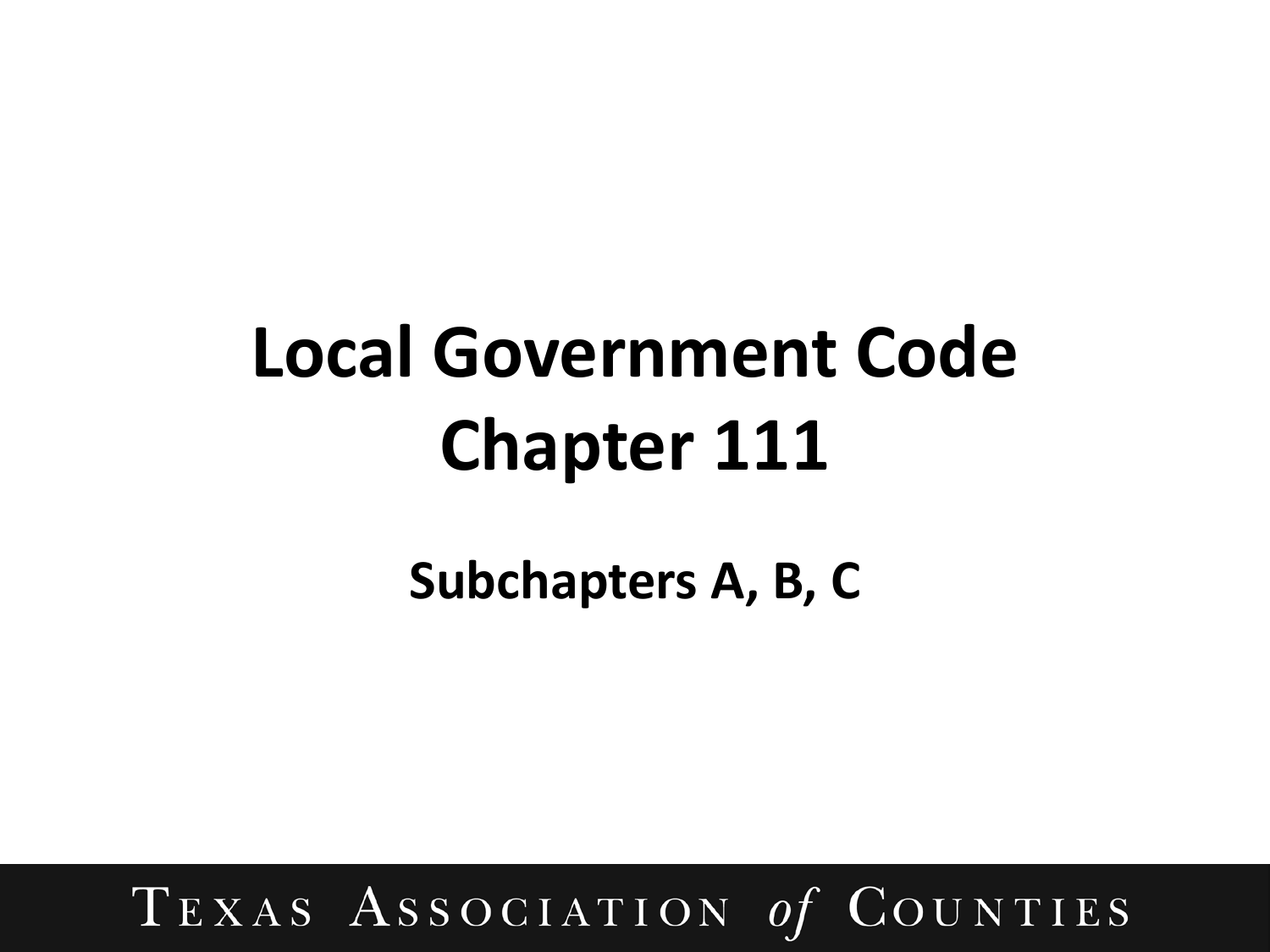### **Chapter 111 Local Government Code**

- **Population up to 125,000**
- **Governed by Subchapter A**
- **County Judge is Budget Officer**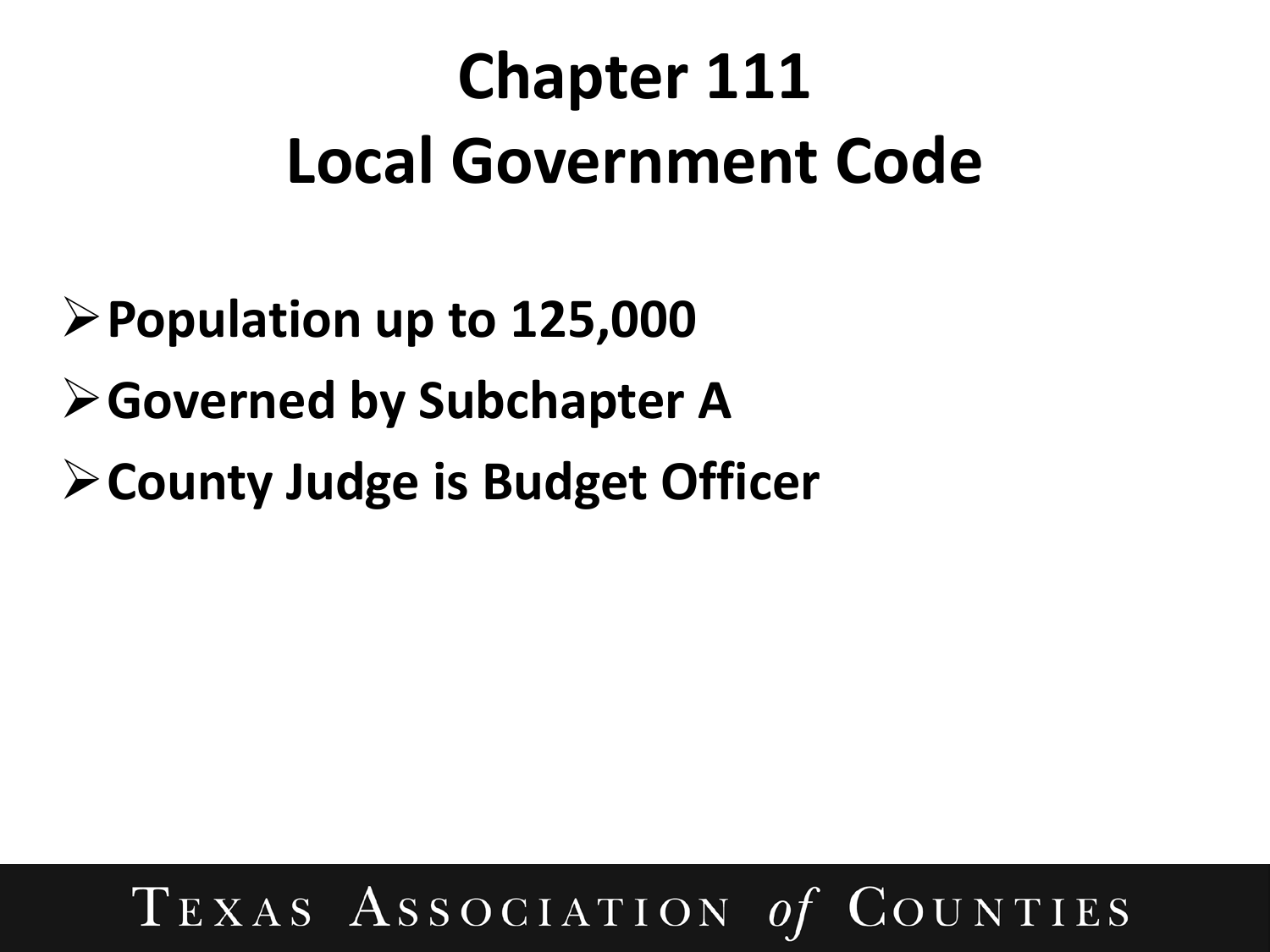### **Chapter 111 Local Government Code**

- **Population 125,000 – 225,000**
- **May choose Subchapter A or C**
- **A = County Judge is Budget Officer**
- **C = Commissioners Court appoints a County Budget Officer**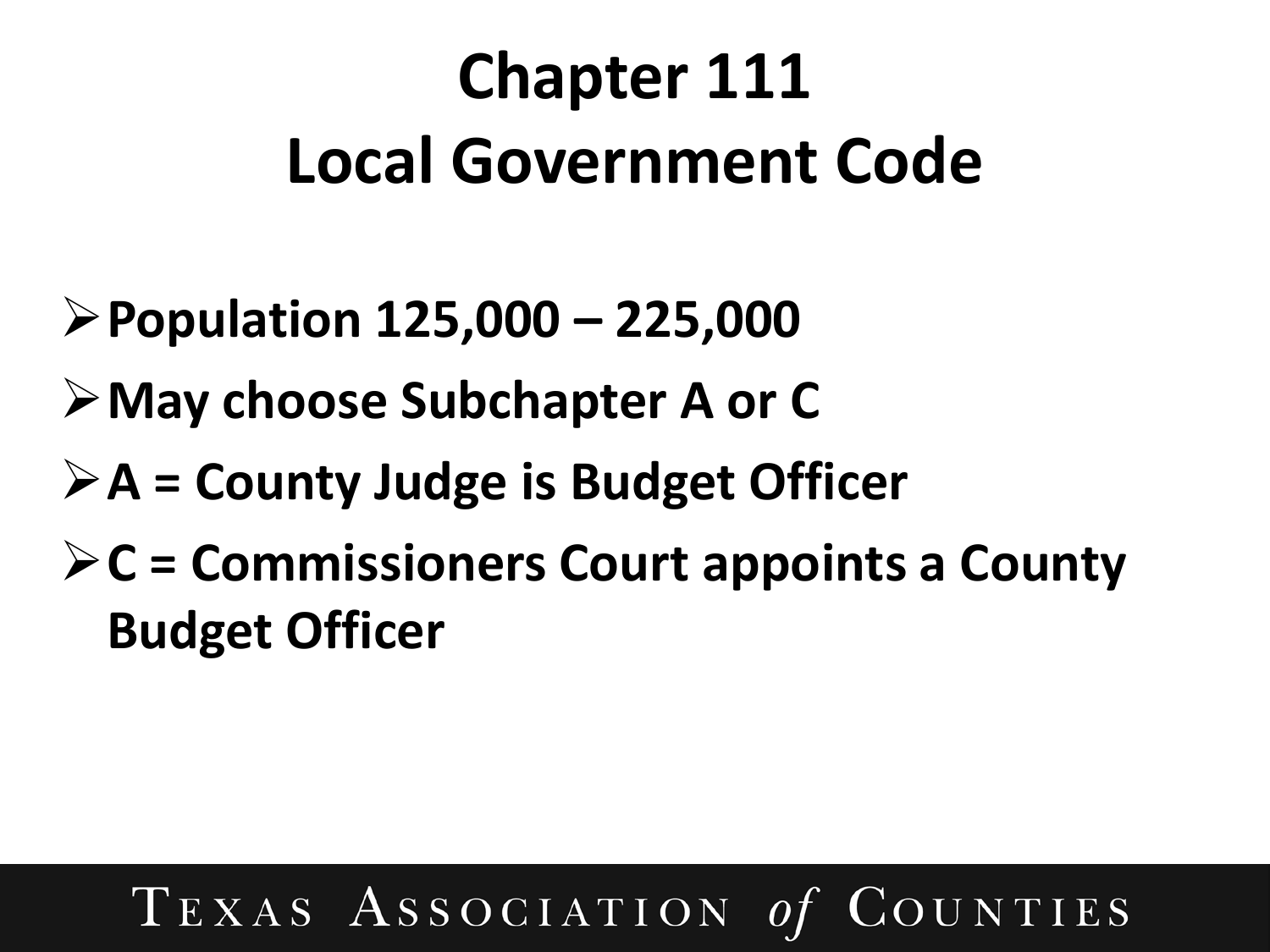### **Chapter 111 Local Government Code**

- **Population over 225,000**
- **May choose Subchapter B or C**
- **B = Auditor is Budget Officer**
- **C = Commissioners Court appoints a County Budget Officer**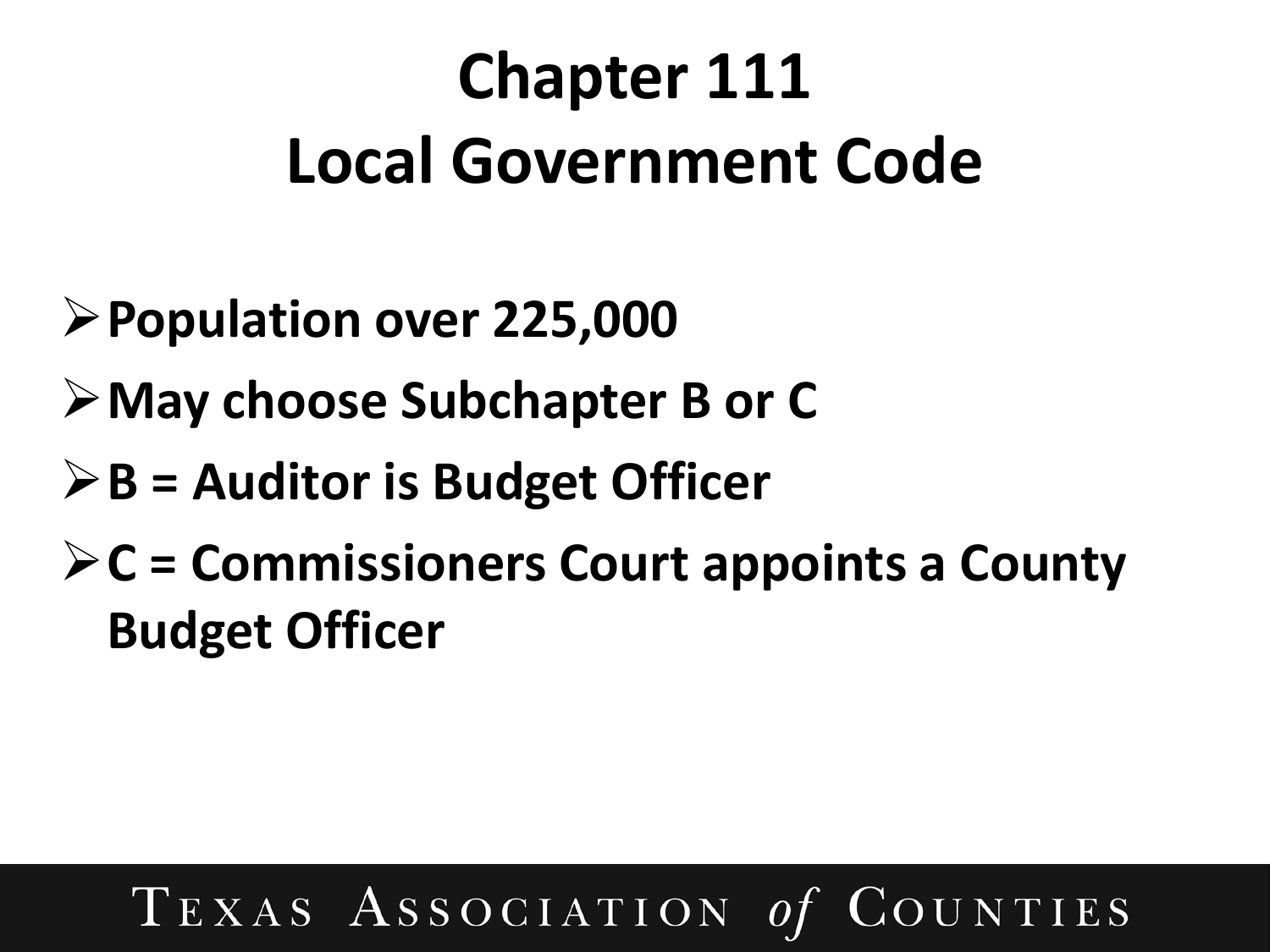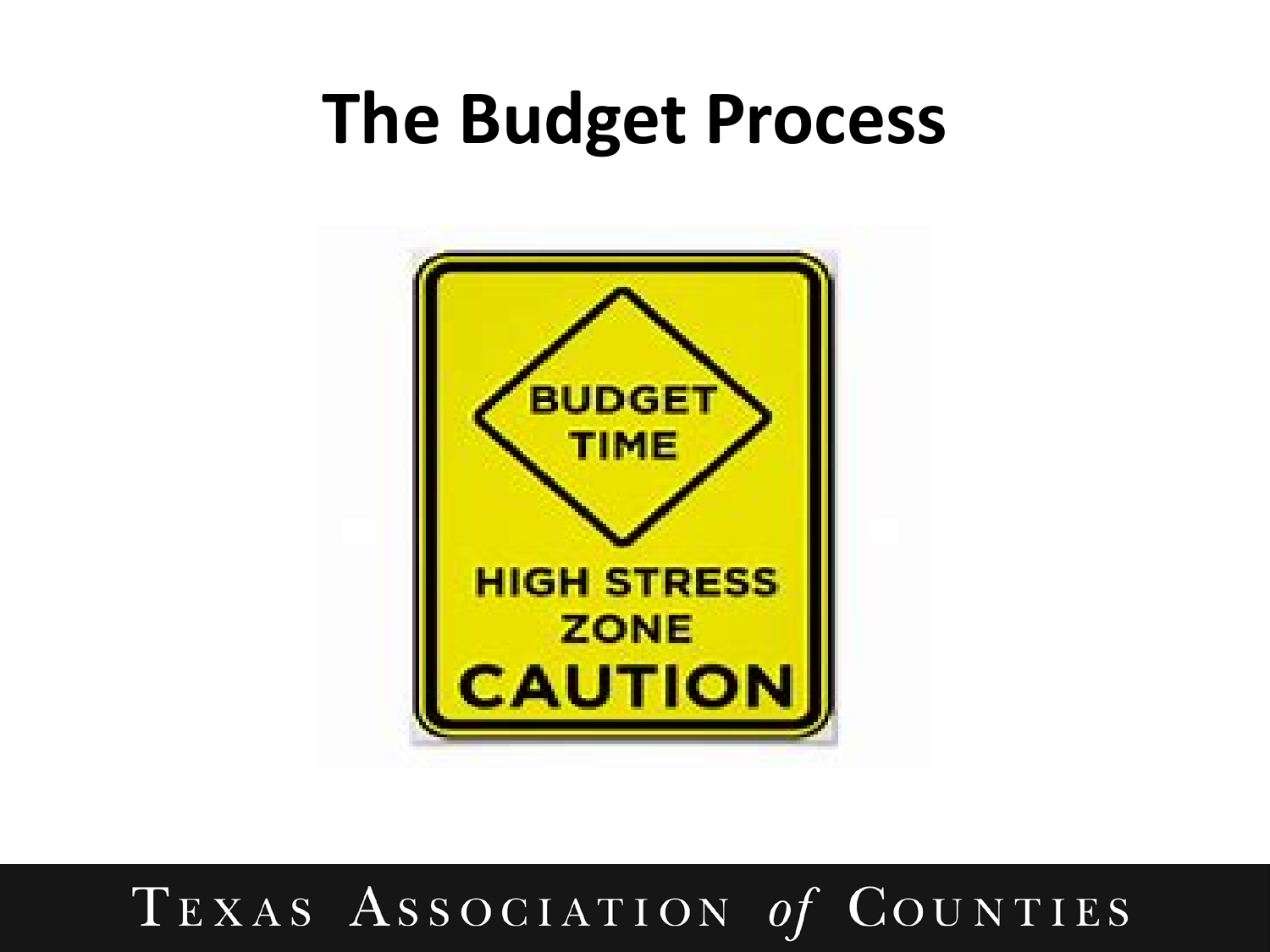- **Budget Officer prepares proposed budget during 7th or 10th month of the fiscal year (July)**
- **filed with County Clerk (LGC 111.006)**
- **posted on County's website**
- **If requires more revenue from property taxes than previous year, must contain cover sheet (LGC 111.003(b)**
- **available for public inspection and posted on county website**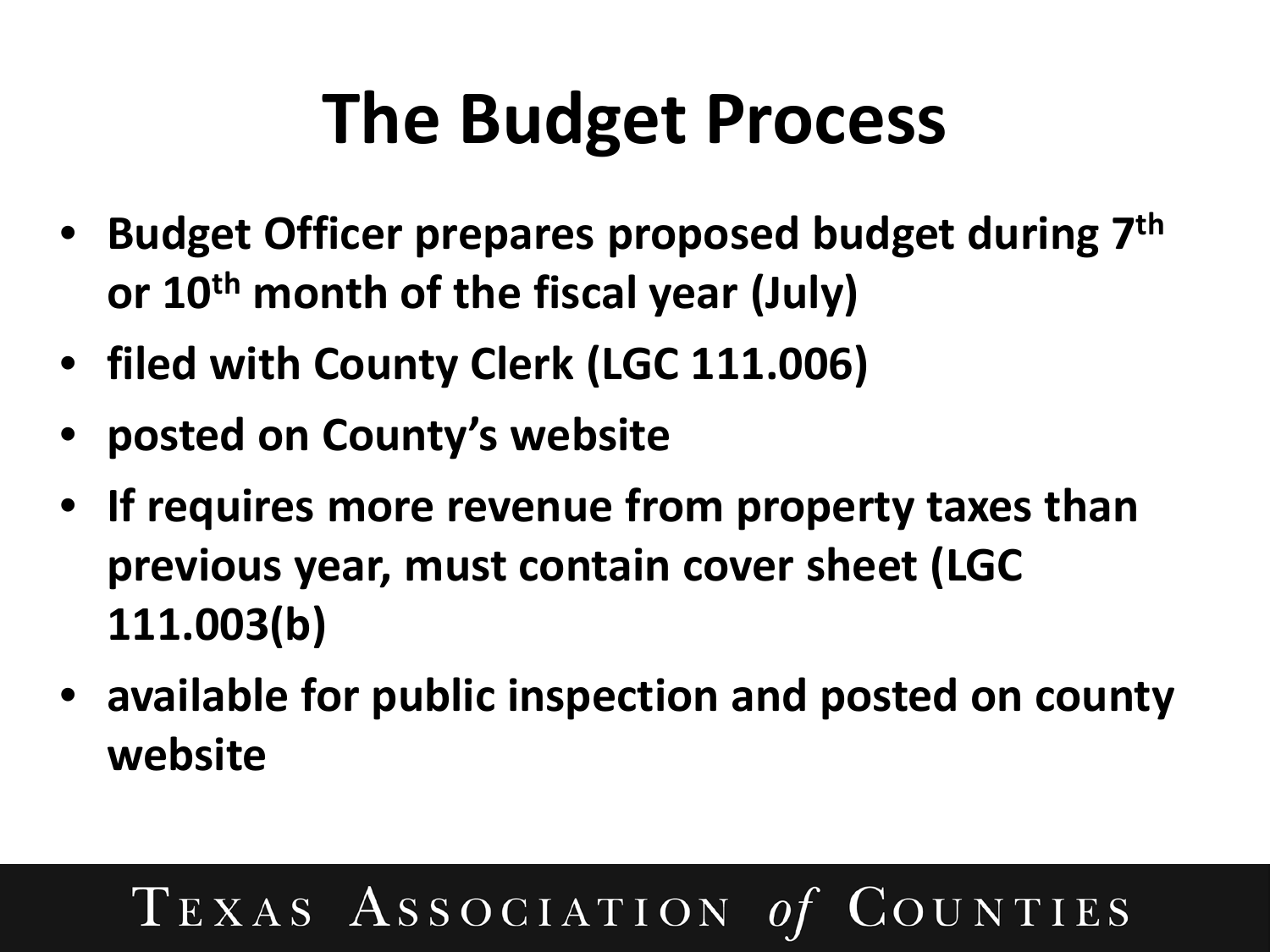- **Commissioners Court holds public hearing** 
	- **must be a date after the 15th day of the month following the month the budget was prepared (LGC 111.007)**

• **Notice** 

- **must state date, time and location of hearing**
- **Must be published in a newspaper of general circulation in the county (LGC 111.0075)**
	- **not earlier than the 30th day before the date of the hearing**
	- **not later than the 10th day before the date of the hearing**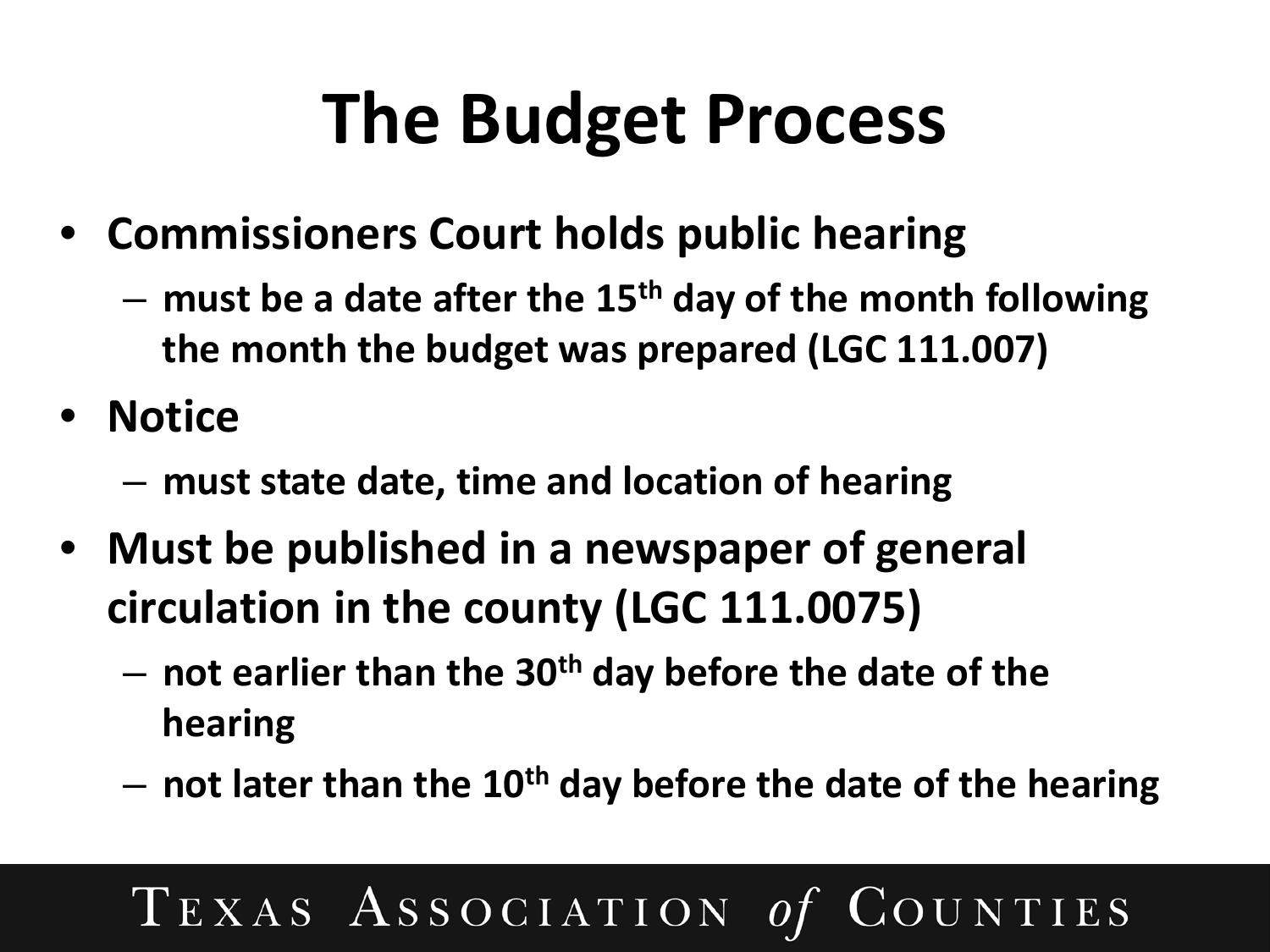- **Commissioners Court may adopt budget anytime after hearing**
	- **must be a record vote**
	- **may make changes to budget that are warranted by law and in the interest of the taxpayers**
	- **if raises more revenue from property taxes than previous year, must have a separate vote of the court to ratify the property tax increase (LGC 111.008)**
		- *This vote is in addition to and separate from the vote to adopt the budget or a vote to set the tax rate.*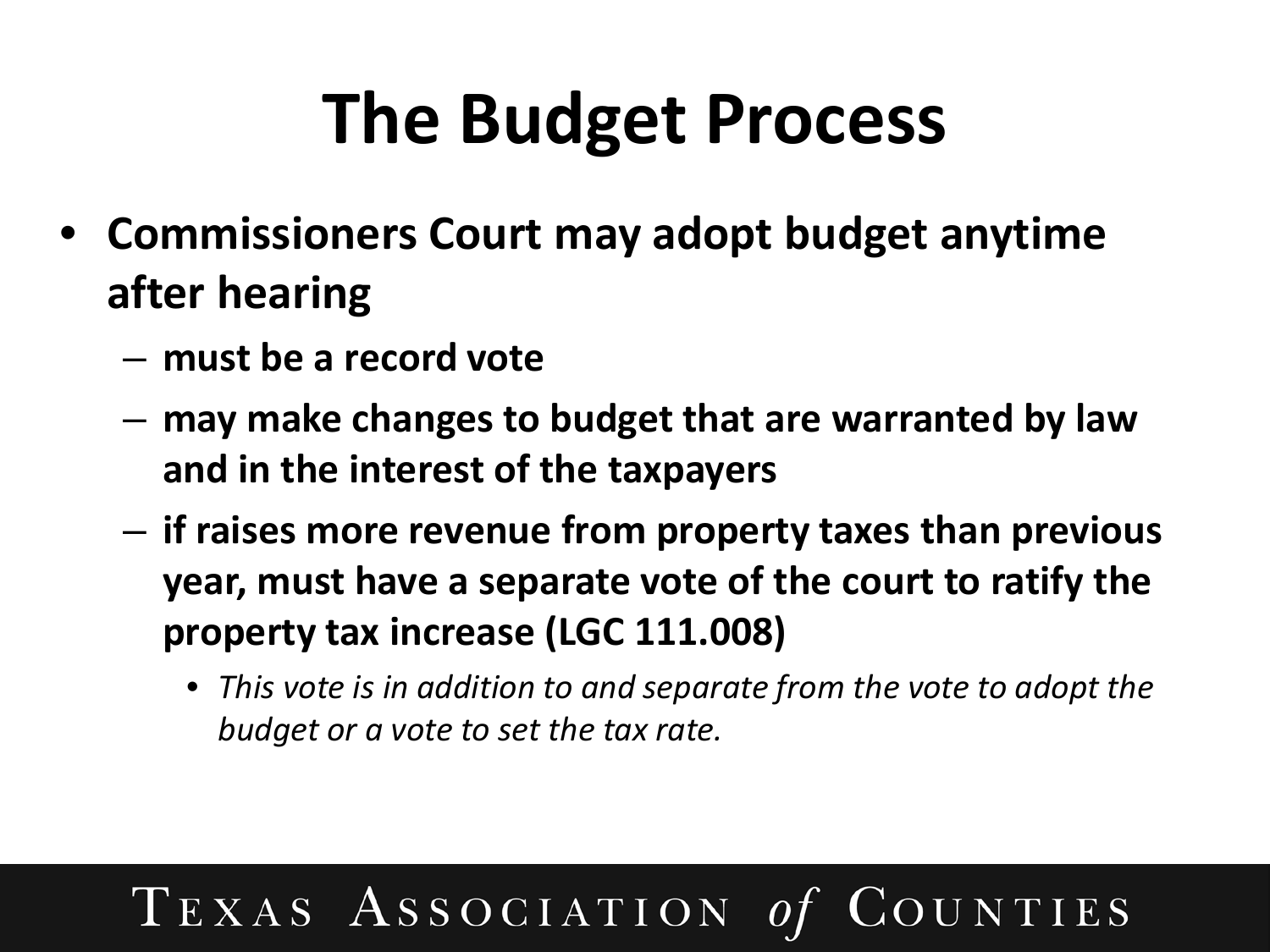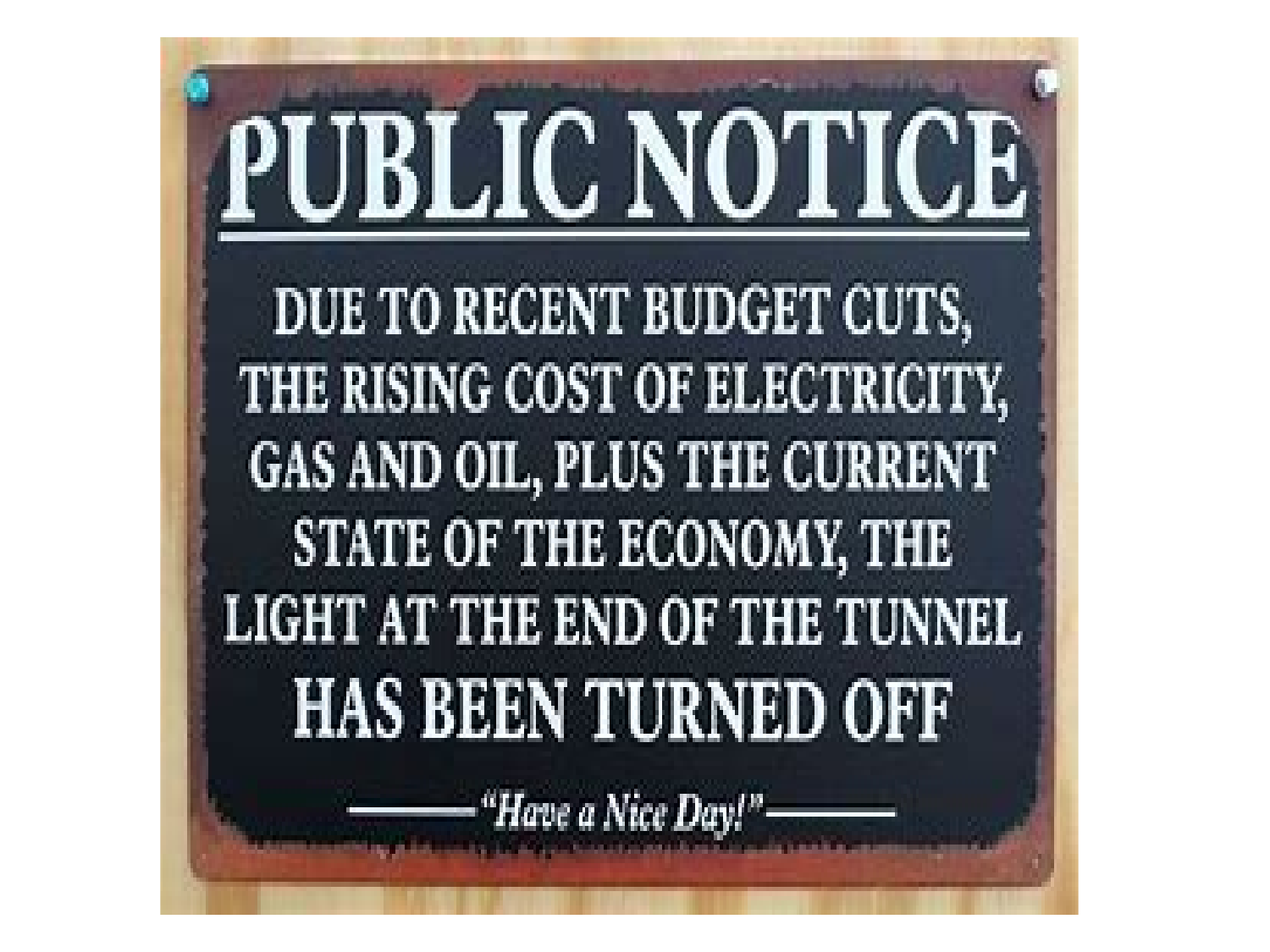## Preparing the Budget

**LGC Sec. 111.005 INFORMATION FURNISHED BY COUNTY OFFICERS** 

- (a) In preparing the budget, the county judge may require any county officer to furnish existing information necessary for the judge to properly prepare the budget.
- (b) If a county officer fails to provide the information as required by the county judge, the county judge may request the commissioners court to issue an order:
	- (1) directing the county officer to produce the required information; and
	- (2) prescribing the form in which the county officer must produce the information.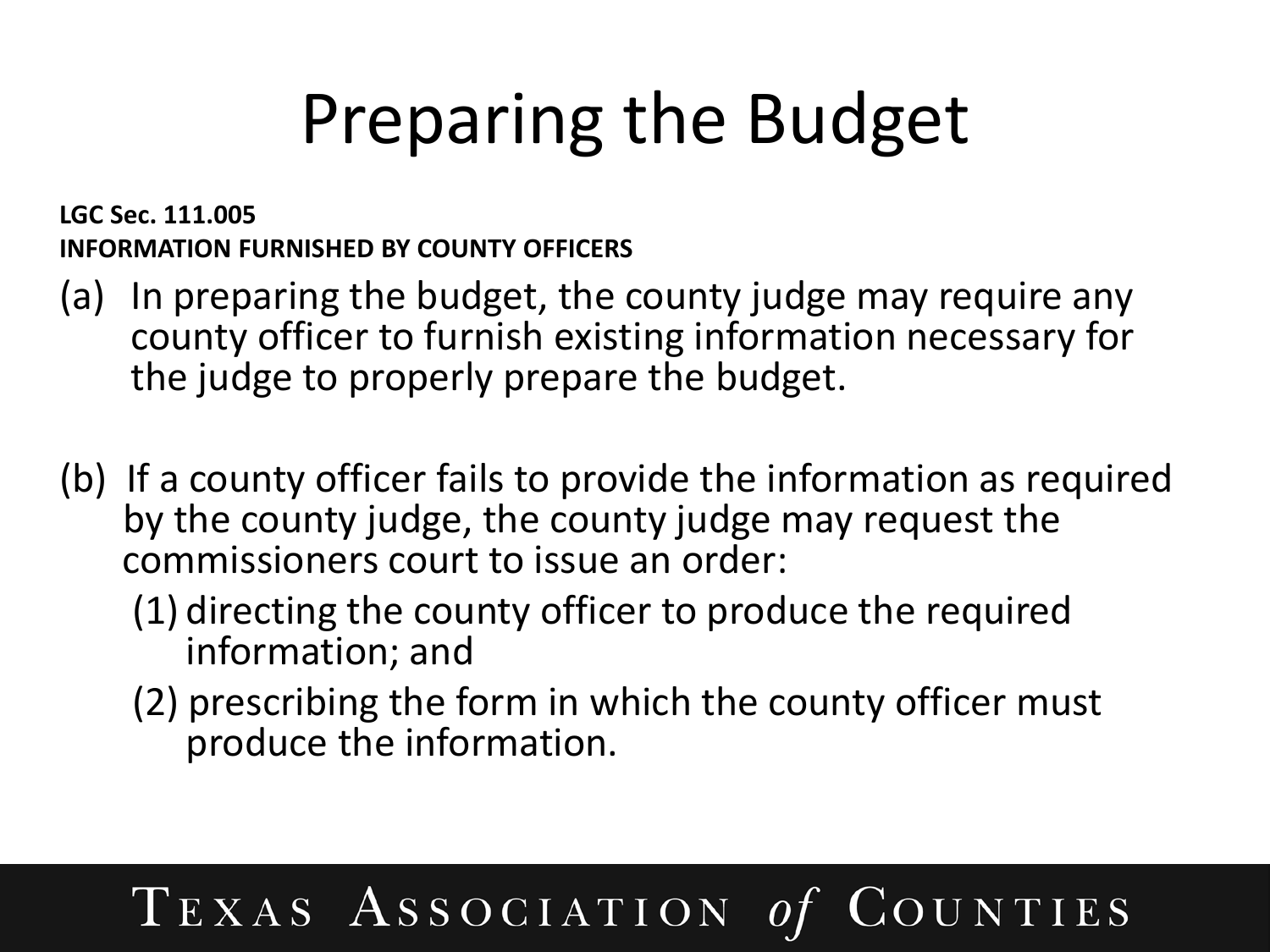## **Preparing the Budget**

### **Budgeted Positions for the Judiciary LCG 111.096**

- Commissioners Court shall determine the number of additional positions authorized under Gov. Code 75.401 (court administration)
- Number of positions should be included in the budget
- Can include maximum compensation for those positions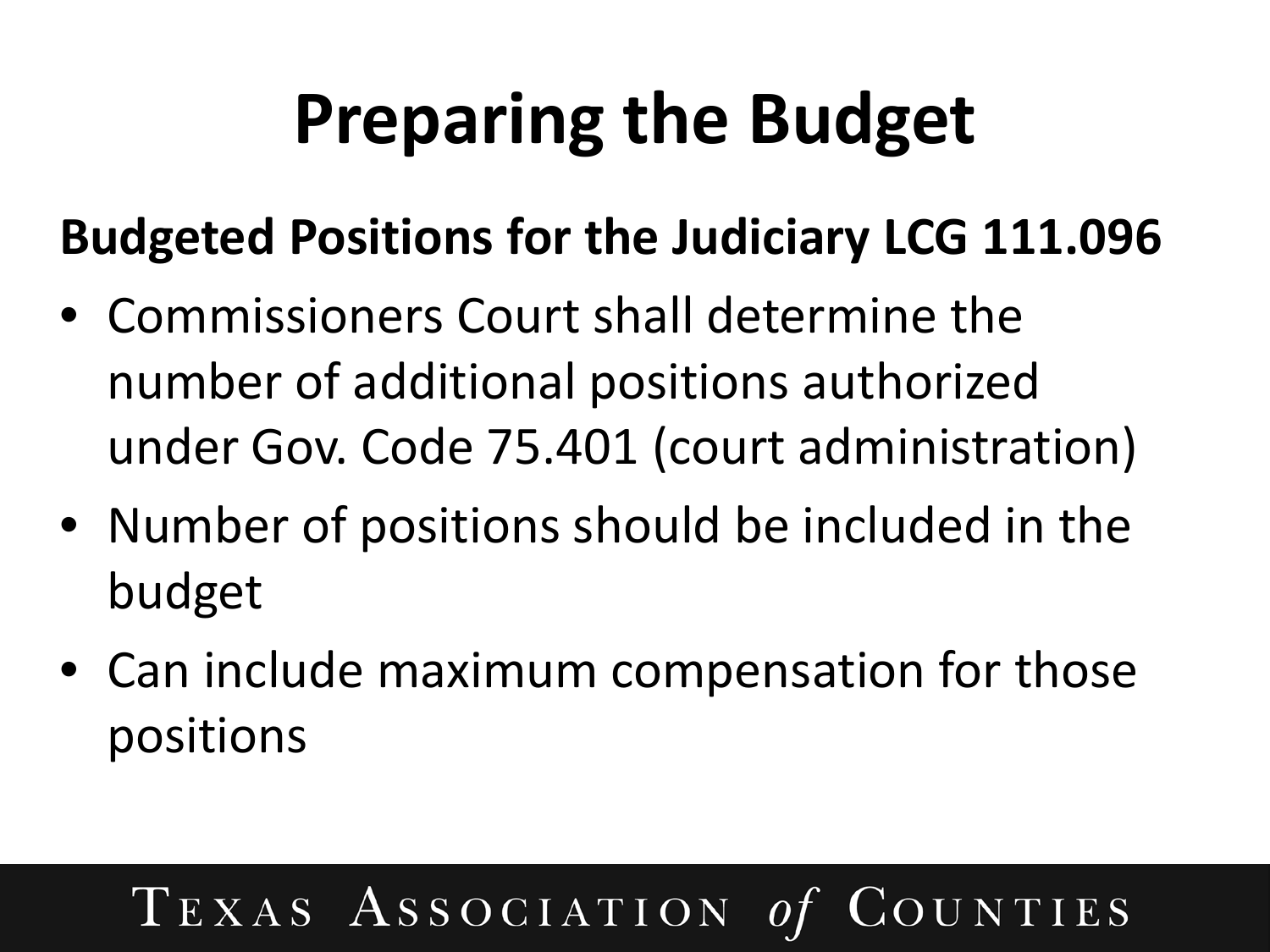### **Filing the Budget, Salaries and Expenses**

- Before July 30 and filing the budget, the Budget Officer SHALL give written notice to each county officer of their salary and personal expenses (LGC 152.013(c)
- By July 30 budget officer files a copy of the proposed budget with the County clerk. Copy shall be available for public inspection and posted on the website.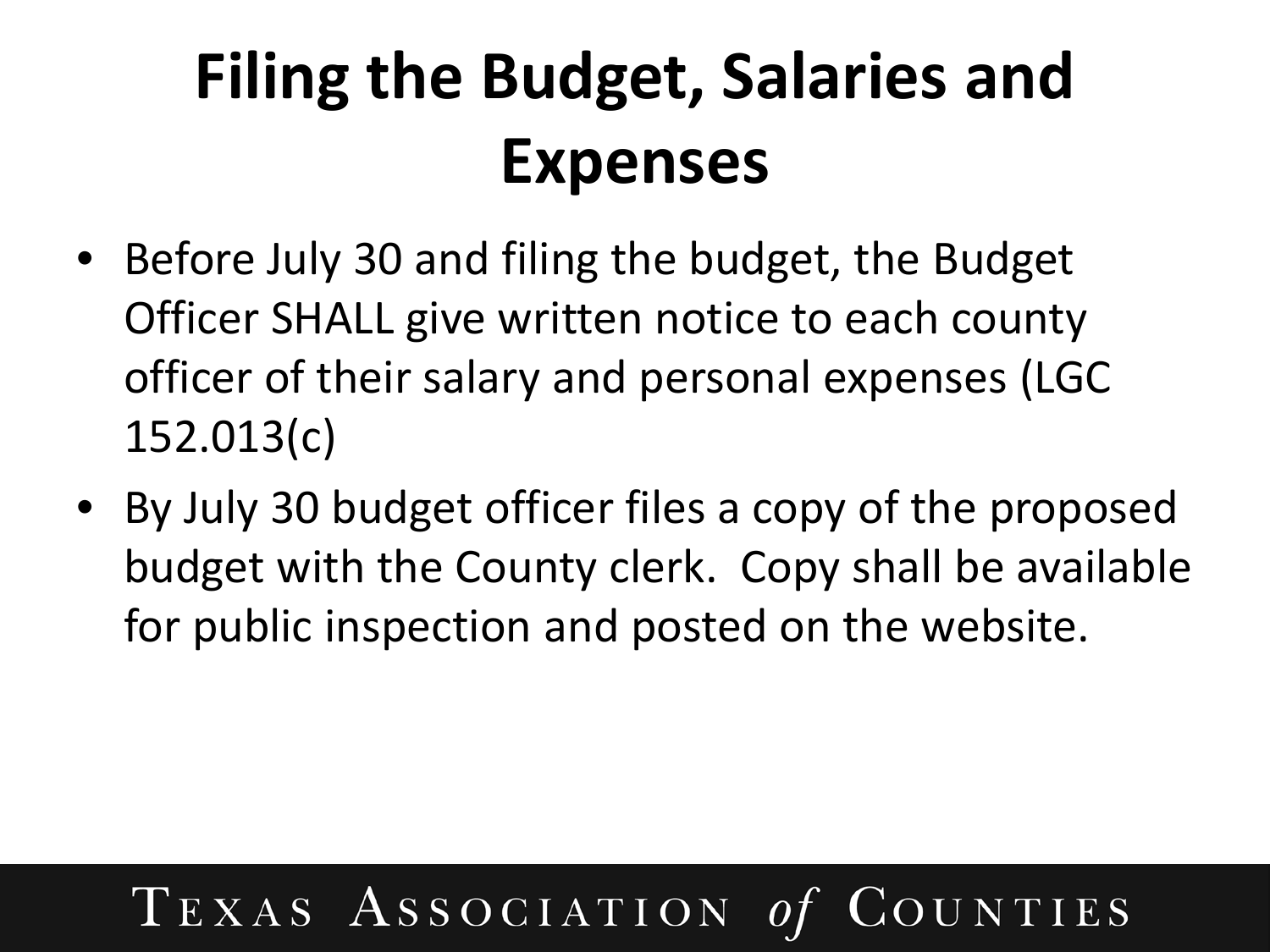### **Chapter 152 Local Government Code**

…..deals with compensation of county officers and employees

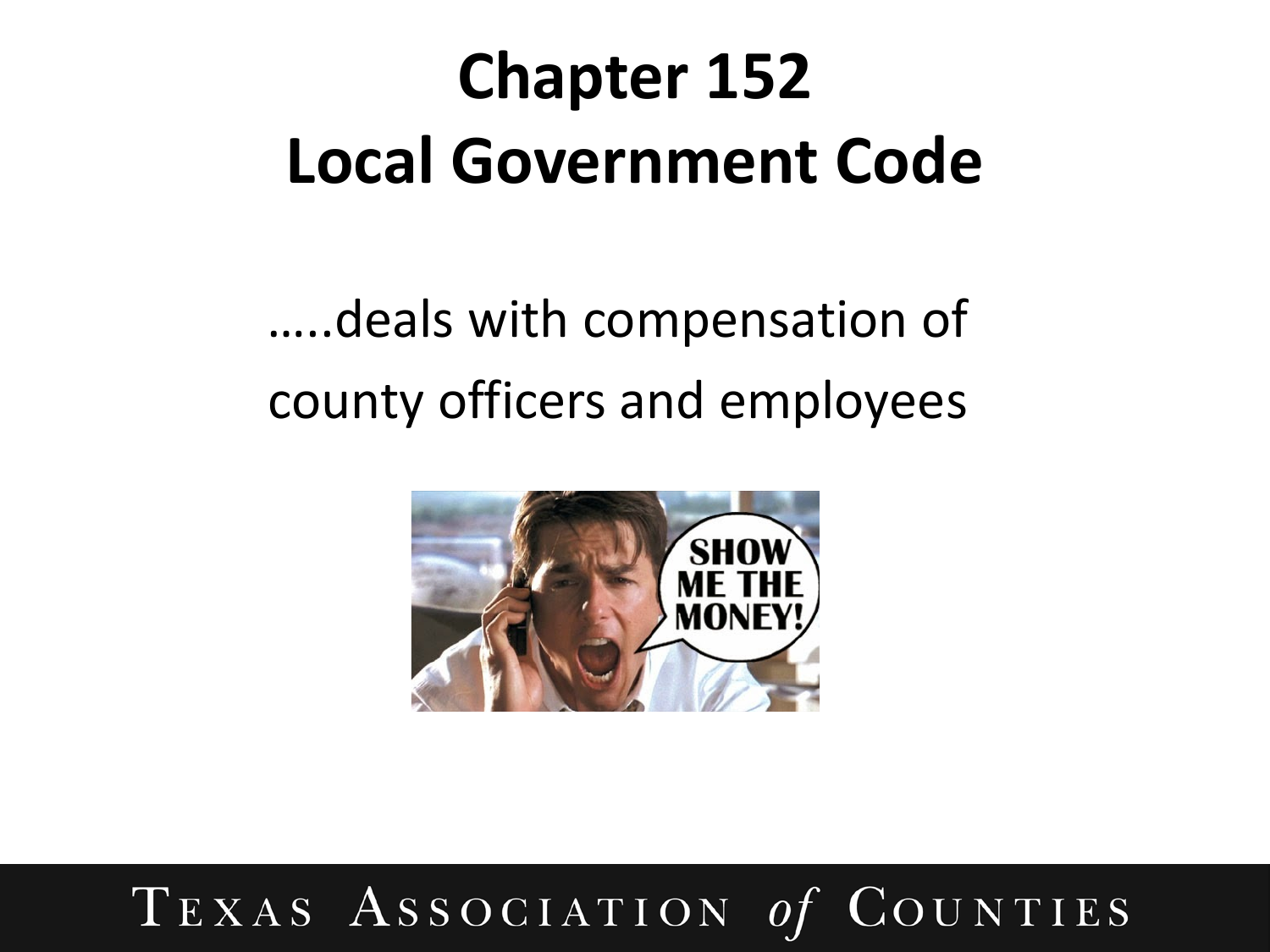### **Salary Grievance Procedure LGC 152**

- Must publish in newspaper of general circulation in the county
	- any salaries, expenses or allowances that are proposed to be increased; and
	- the amount of the proposed increase
- Publication must be at least 10 days before the date of meeting to set salaries (LCG 152.013)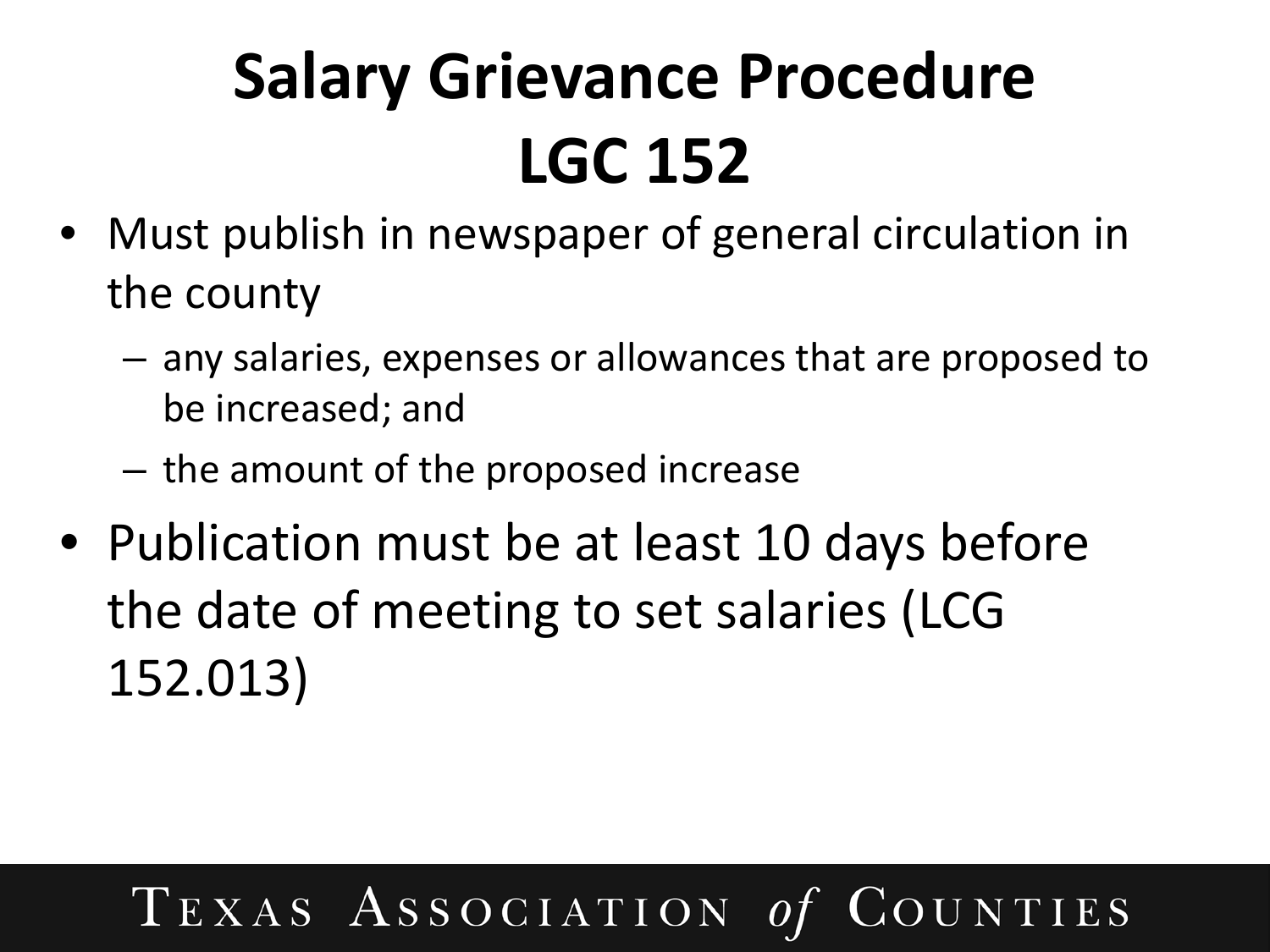### **Salary Grievance Procedure LGC 152**

- Before approval of the budget, an aggrieved officer may request a hearing before the salary grievance committee
- Officers request for hearing **must** be:
	- In writing;
	- Delivered to the committee chairman within five days after officer receives written notice of the salary or expenses; **and**
	- State the desired change in salary or personal expense LGC 152.016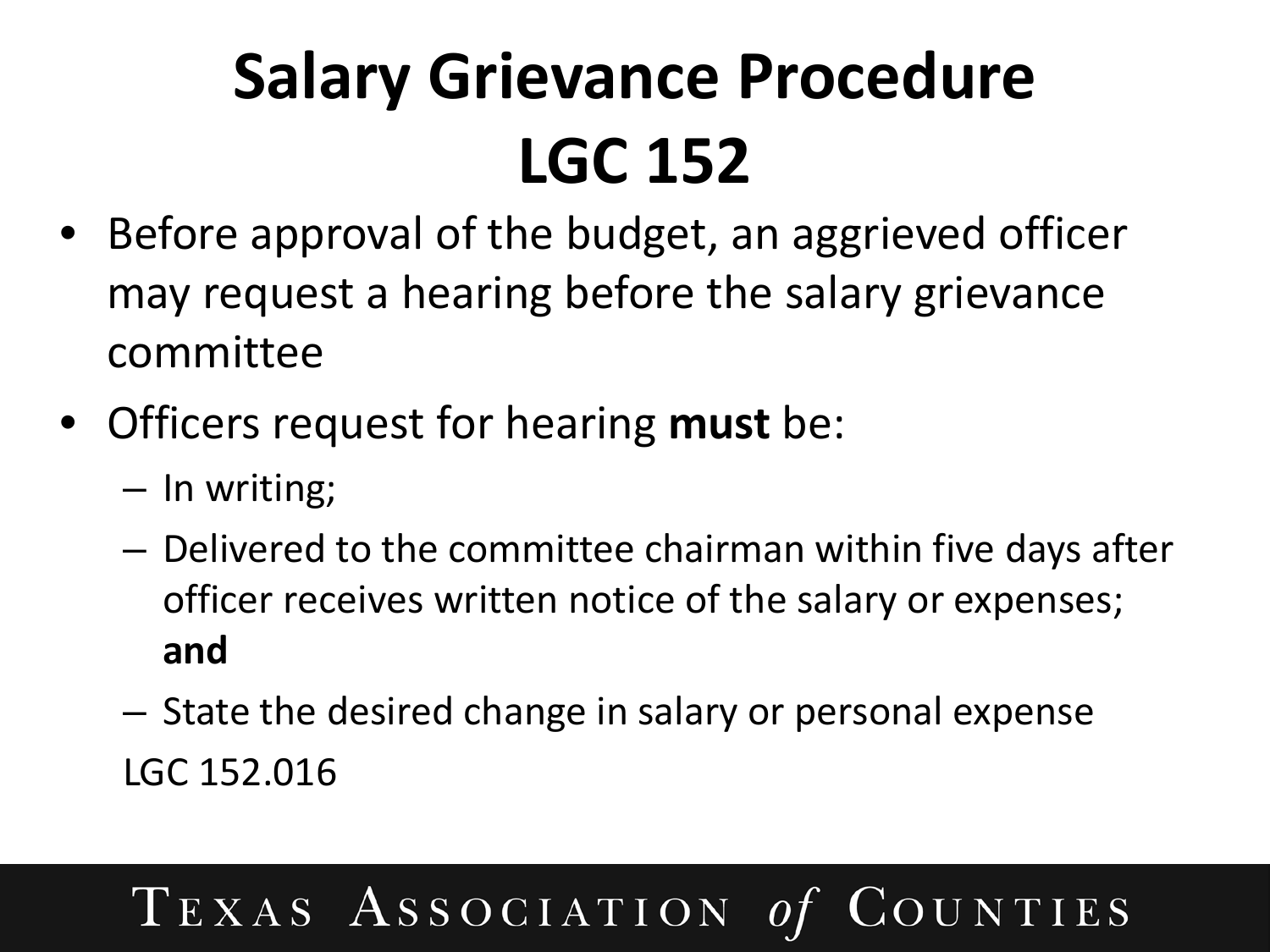### **Salary Grievance Committee Hearing**

### Salary Grievance Committee (LGC 152.014)

- County Judge (Chair does not vote)
- Sheriff
- Tax Assessor Collector
- Treasurer
- County Clerk
- District Clerk
- County Attorney or Criminal District Attorney
- Three public members

*Alternate Option: Nine members of the public (requires vote by Commissioners Court for this option)*

*\*There is no requirement that all members be present at the hearing*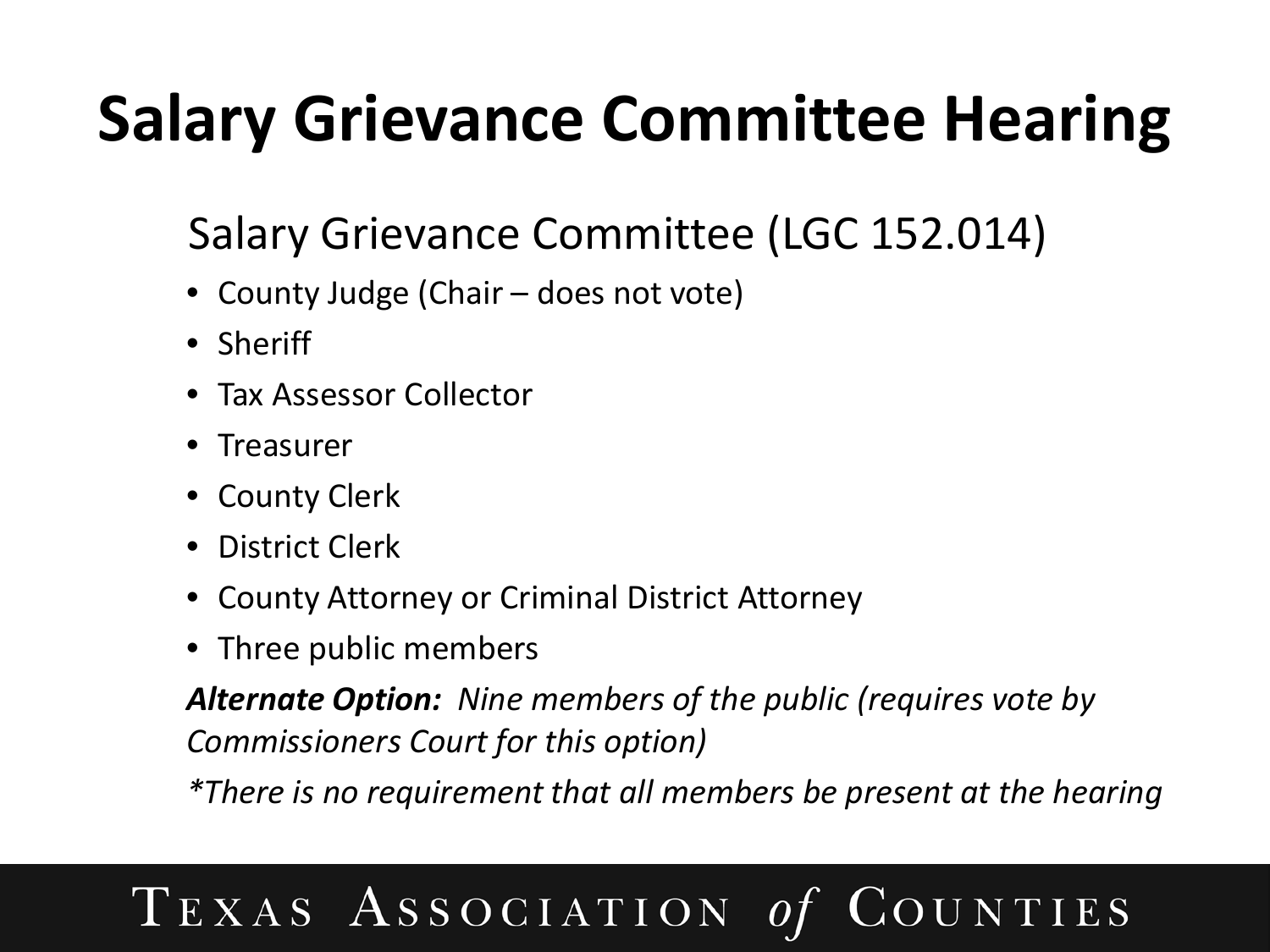### **Salary Grievance Recommendations**

- If request gets **6 or more** votes, recommendation is submitted to Commissioners Court in writing
- If **6 to 8 members** vote to recommend the increase, the Commissioners Court must consider the recommendation at its next meeting
- If **9 members** vote to recommend and sign the recommendation, the commissioners court shall include the increase in the budget before it is filed. LGC 152.016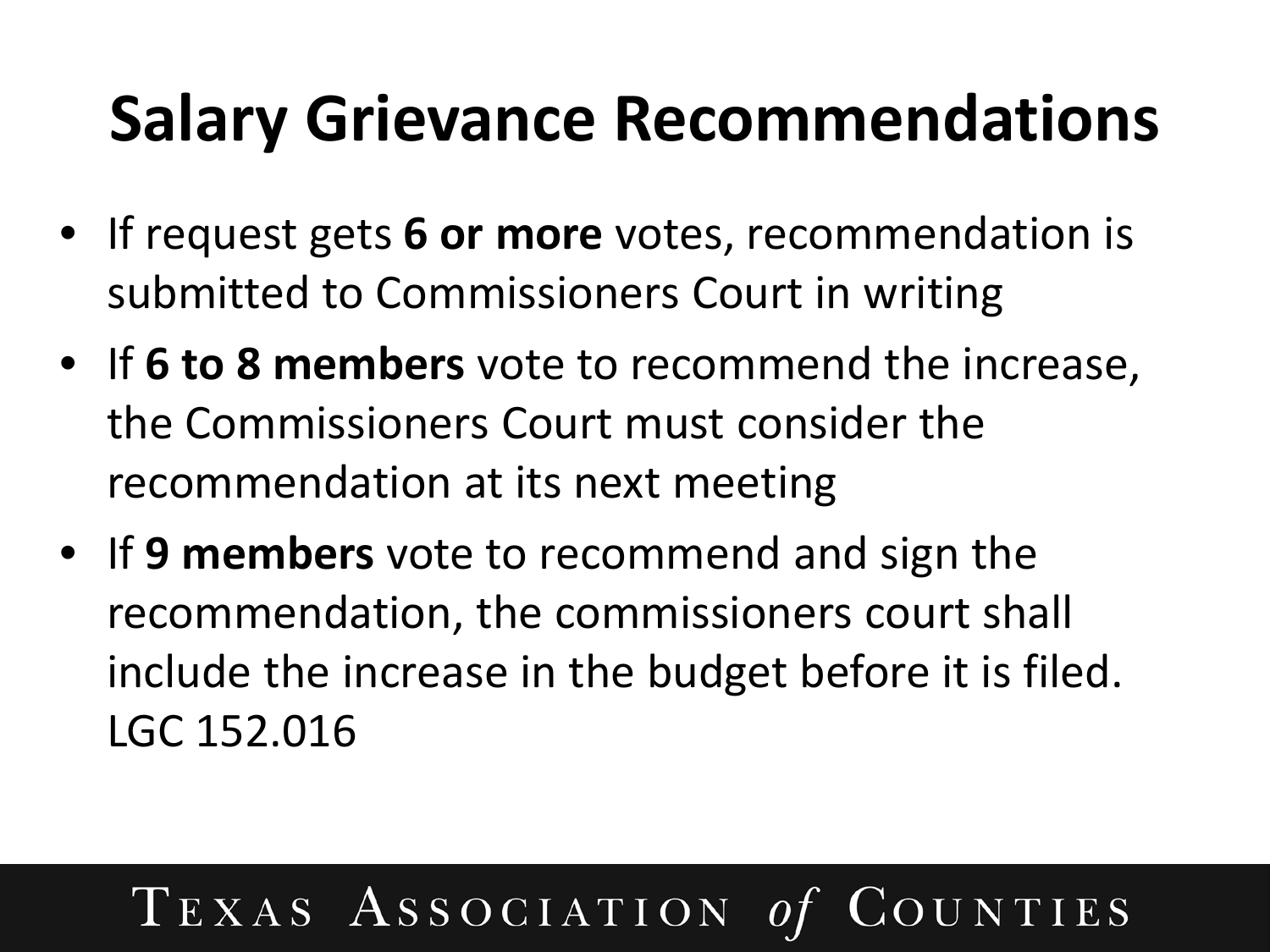## Adoption of Budget and Tax Rate

- By August 1 (or as soon as practicable after)
	- the tax-assessor collector must submit the appraisal roll for the taxing unit with the total appraised, assessed, and taxable values of all property;
	- and the total taxable value of new property to the commissioners court. (Tax Code 26.04(b)
- As soon as practicable after Aug. 1 and by Aug. 7
	- Designated officer or employee must calculate the no-new-revenue tax rate and the voter-approval tax rate and submit and certify the calculation forms to the county tax assessor-collector. Tax Code 26.04 (c), (d 2)
	- Designated officer must submit the rates to the commissioners court and post the rates on the homepage of the county's website in manner prescribed by comptroller.
	- Chief Appraiser must deliver by mail or email a notice of where the estimated amount of taxes imposed on the property of each property owner in the county may be accessed. Tax Code 26.04(e-2)
		- **THIS PROVISION GOES INTO EFFECT IN 2020 FOR COUNTIES WITH A POPULATION OF 200,000 OR MORE AND IN 2021 FOR COUNTIES WITH A POPULATION FEWER THAN 200,000**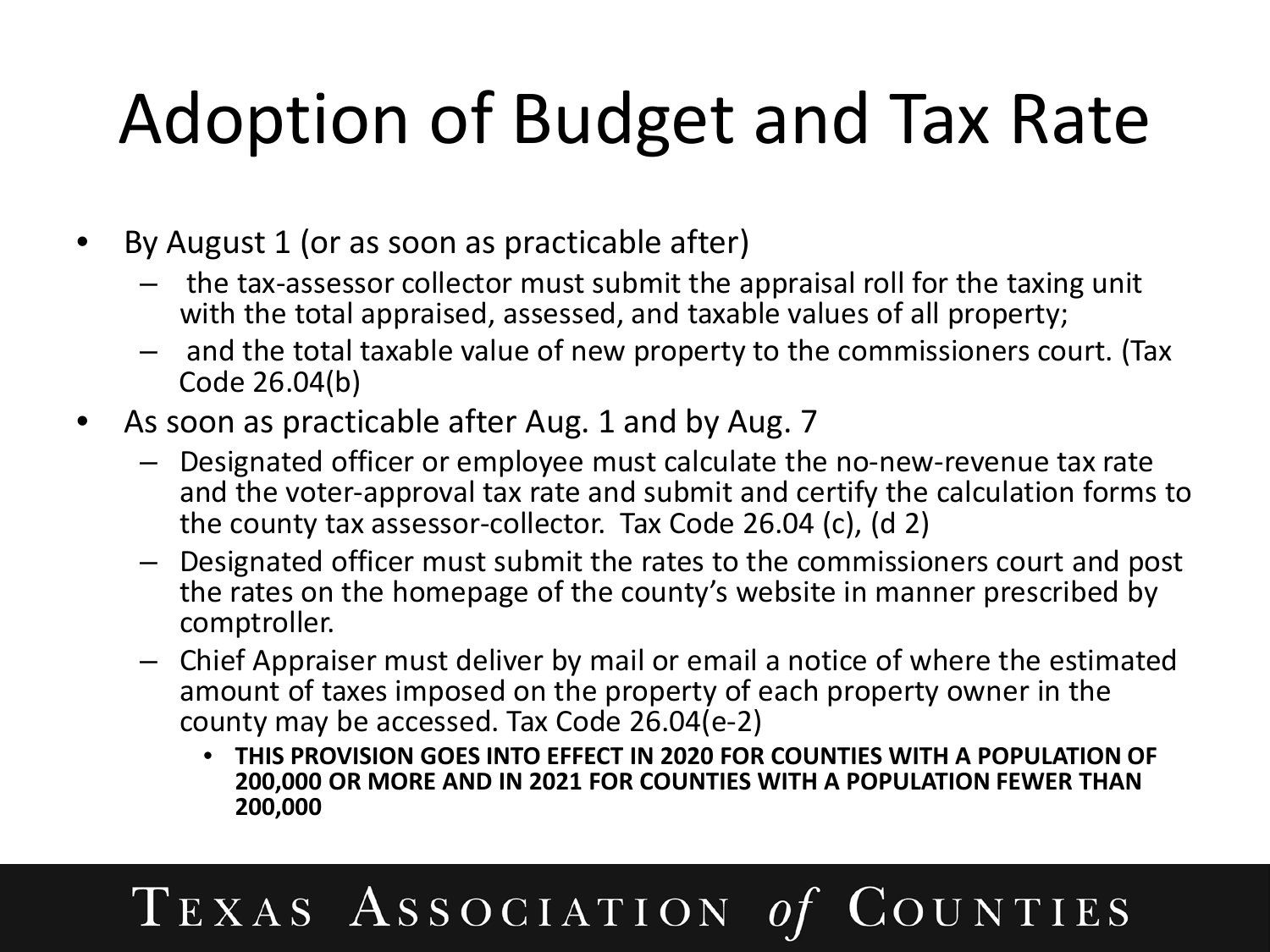### Public Hearing on Adoption of Budget

On or after August 16

- $-$  Public hearing on budget (after the 15<sup>th</sup> day of the month following the month the proposed budget was prepared (LGC 111.007)
- At a regular meeting of commissioners court during the regular budget hearing and adoption proceedings, vote to set salaries, expenses and allowance of all elected officials.
- Adoption of budget may be done at any time after the hearing (same meeting or later regular meeting)
- Separate item for actual budget adoption must be a record vote

Before Sept. 30 or the 60<sup>th</sup> day after date certified appraisal roll is received

Commissioners court must adopt a tax rate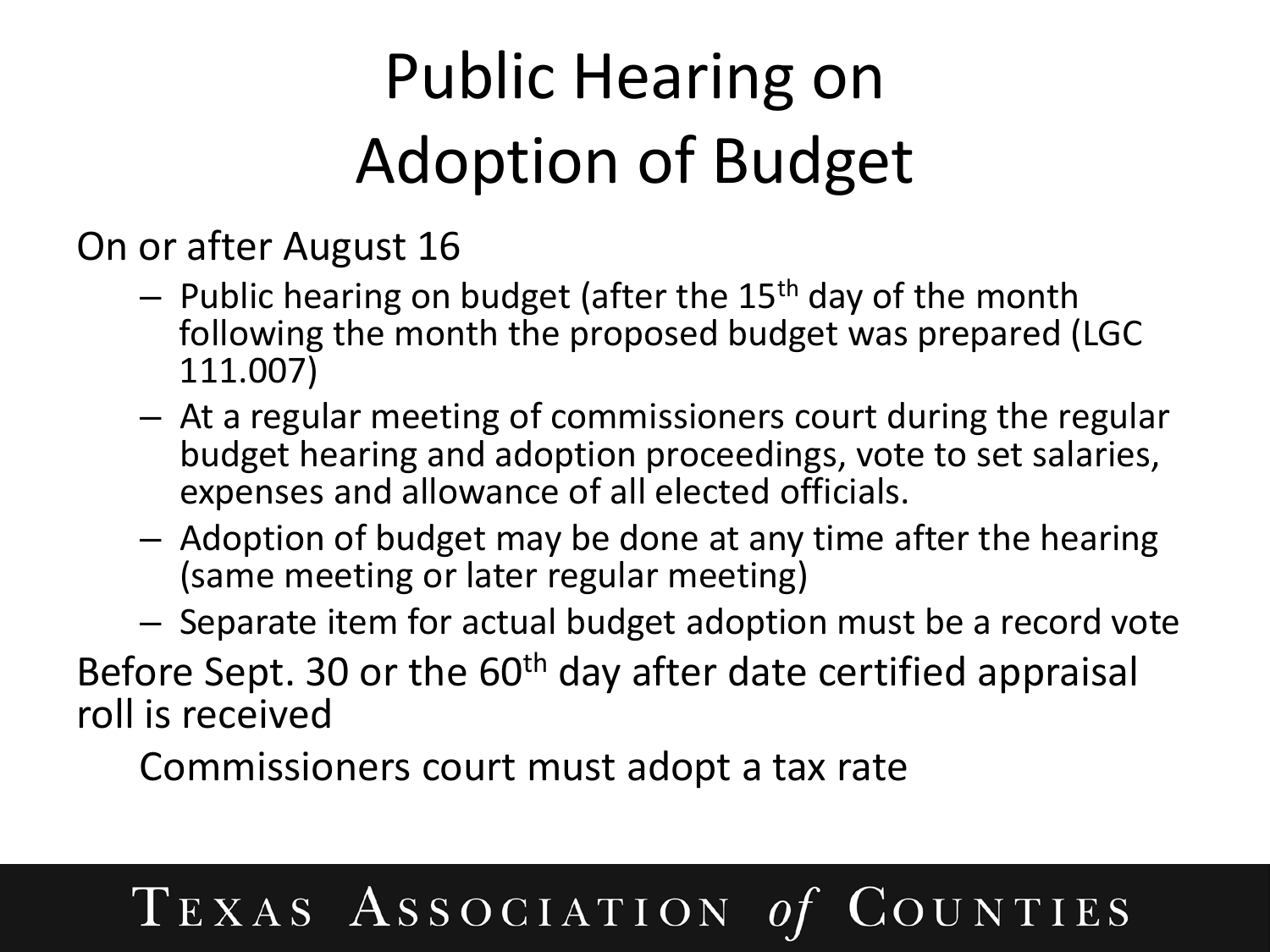## Adoption of Tax Rate

- Before Sept. 30 or the 60<sup>th</sup> day after date certified appraisal roll is received
	- Commissioners court must adopt a tax rate
- If the commissioners court wishes to adopt a tax rate that exceeds the voter-approval rate
	- $-$  Adoption of the tax rate must not be later than the 78<sup>th</sup> day before the November election date. Tax Code 26.05(a)
	- Commissioners court may not hold a hearing on a proposed tax rate or adopt a tax rate until the fifth day after the date the chief appraise has delivered the notices to property owners and made available the tax rate calculations on their website (Effective for counties over 200,000 in 2020, and for counties under 200,000 in 2021)
	- Commissioners court may adopt a tax rate at the public hearing, but not later than the seventh day after the date of the public hearing. Tax Code 26.06 (d)(e)
	- At least 4 members of commissioners court must be present and at least three must vote in favor LGC 81.006

#### $TEXAS$   $Association$ OUNTIES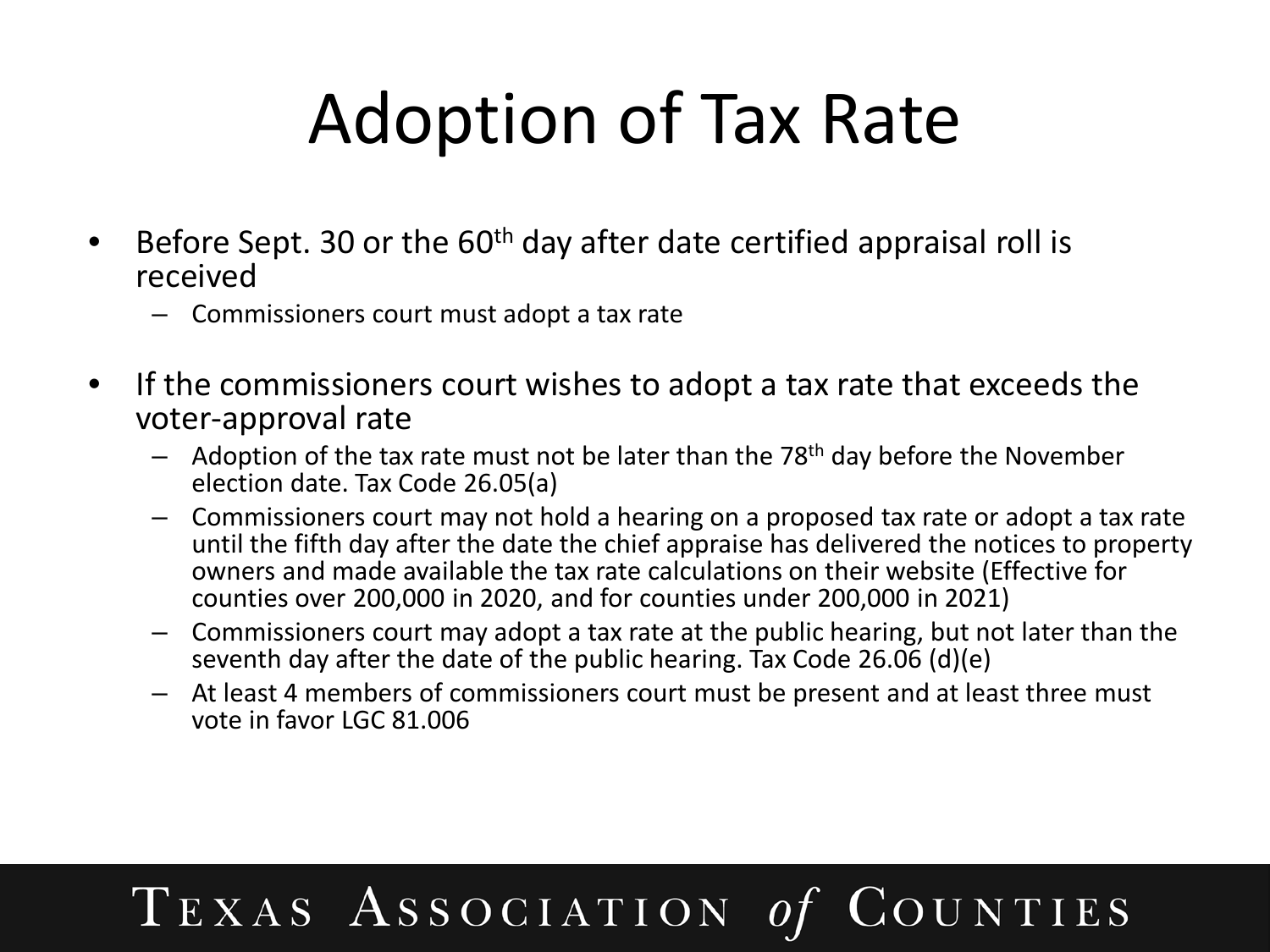### After the Budget is Adopted

A BUDGET TELLS US **WHAT WE CAN'T AFFORD, BUT IT DOESN'T KEEP US FROM BUYING IT.** 

> William Sorther **American Author** 1889 - 1981

TEXAS ASSOCIATION 01  $\rm COUNTIES$ 

**QUOTEHD COM**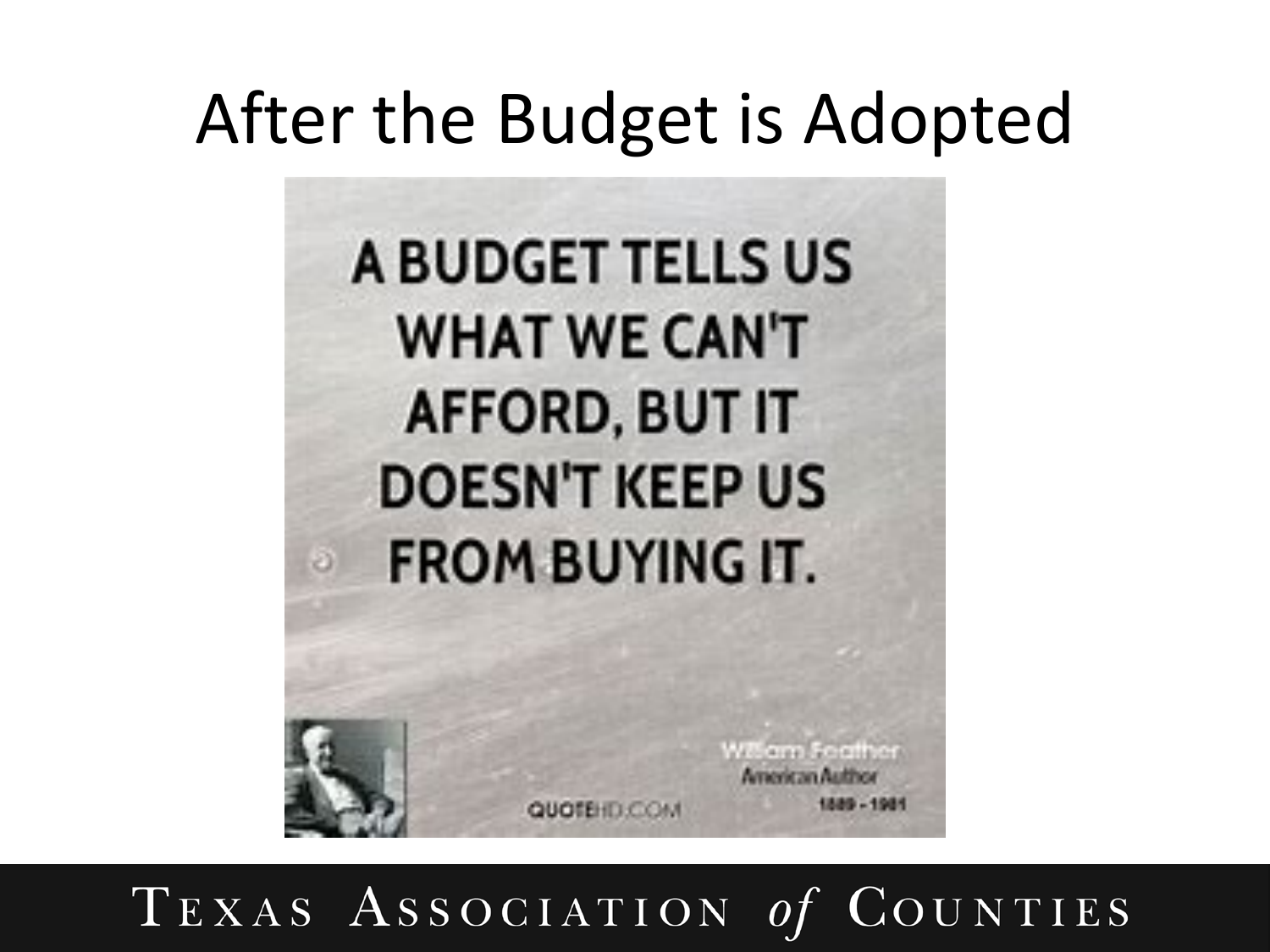## **After the Budget is Adopted**

### LCG 111.010

- Commissioners Court must spend funds in strict compliance with budget
- Exception can amend for emergency
	- **grave public necessity** to meet an unusual and unforeseen condition that could not have been included in the original budget through the use of reasonably diligent thought and attention
	- Court must file a copy of its order amending budget with county clerk who will attach it to original budget
- Budget can be amended by transferring funds from one line item to another without declaring an emergency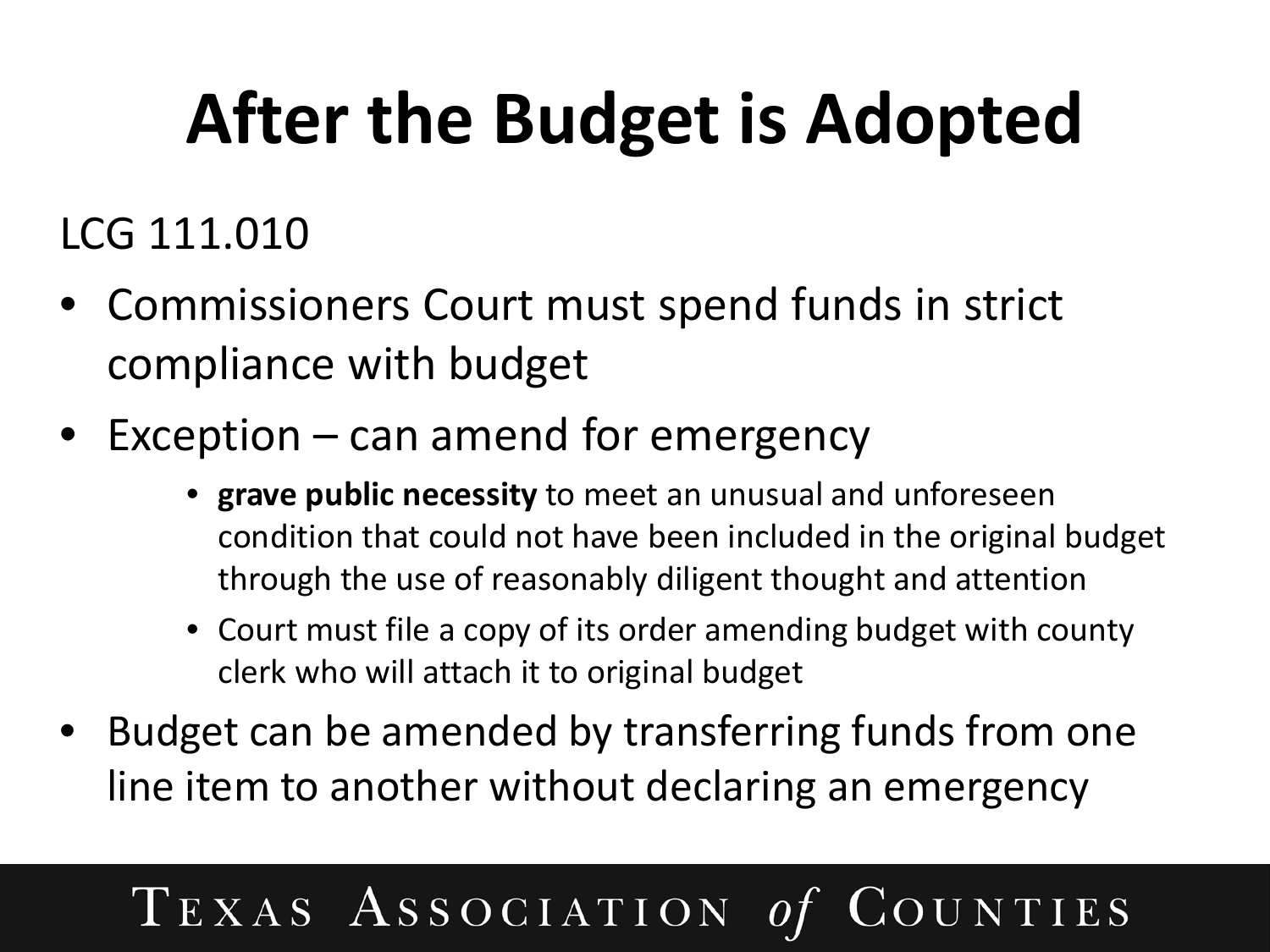## **After the Budget**

*GA-0037*

- Commissioners Court has discretionary authority to approve an expenditure proposed by a county officer after the annual budget is adopted, although the court may not, by refusing to approve a requested expenditure, interfere with an elected officer's ability to perform his or her duties.
- Commissioners Court may not "freeze" a vacant position or impose other conditions that interfere with an elected officer's authority to appoint an employee of his or her choosing to a position that is established in the budget.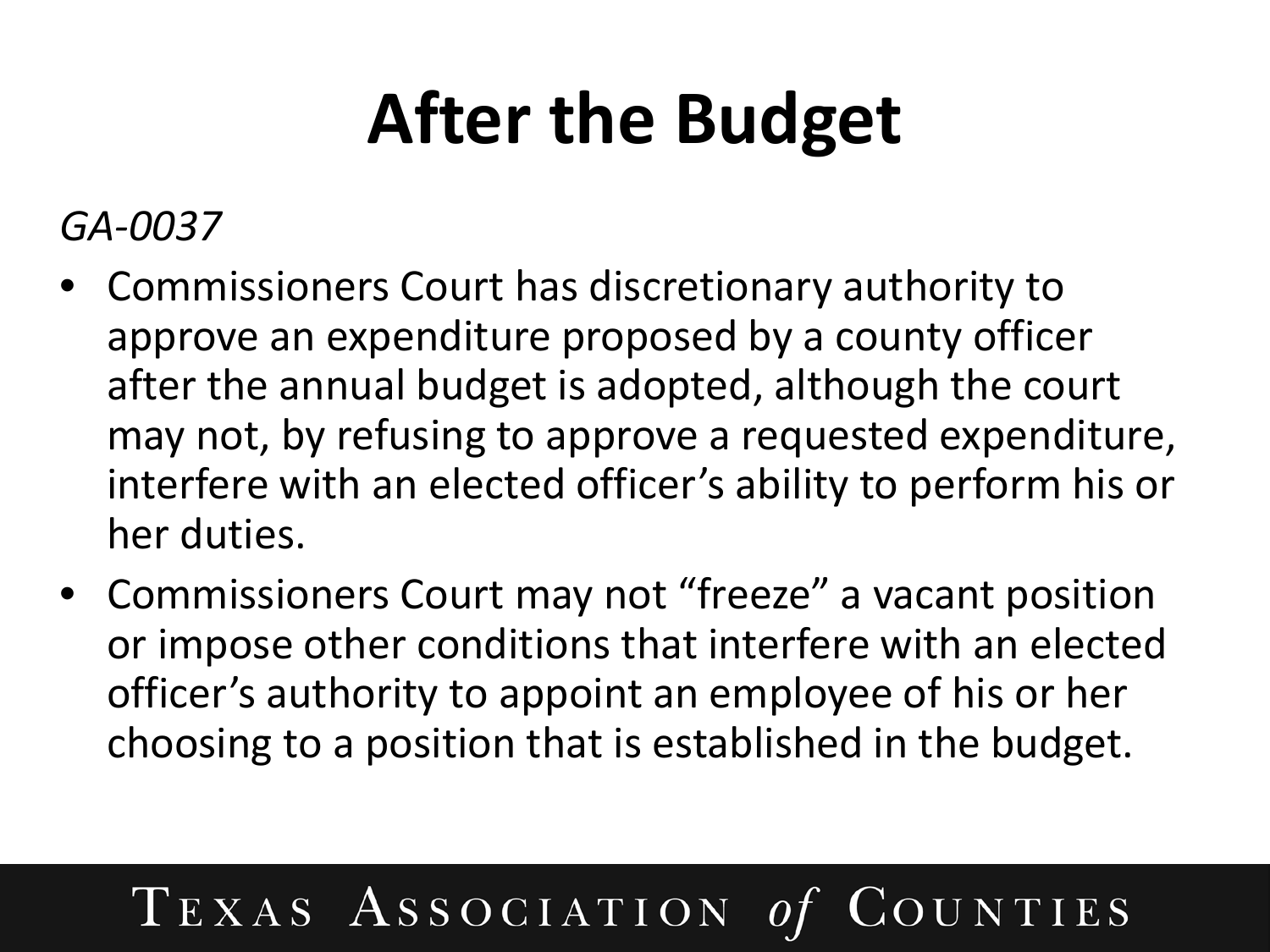## **What You Need to Know**

- $\triangleright$  Know the importance to the budget of fund balances/reserves
- $\triangleright$  Understand what your budget means
- $\triangleright$  Know the difference between available budget and available cash
- $\triangleright$  Understand and be able to explain the budget process and how the different parts interrelate
- $\triangleright$  Know your special funds
- $\triangleright$  Be able to explain your debt service funds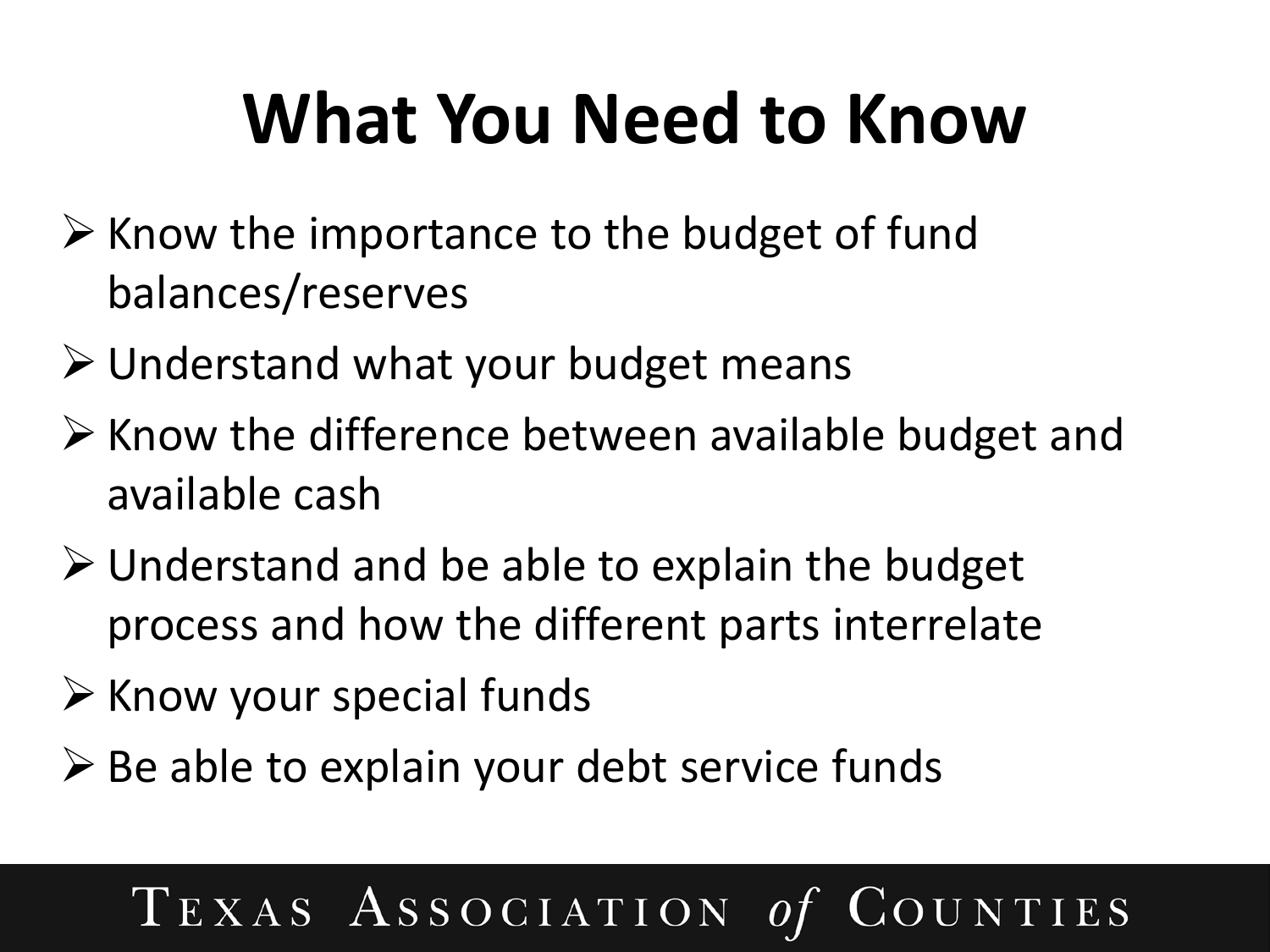## Special Funds

- Law Library Fund
- **≻ Courthouse Security Fund**
- ▶ Records Management Fund
- Justice Court Technology Fund
- ▶ County & District Court Technology Fund
- Attorney Check Funds
- Forfeiture Funds
- ….just to name a few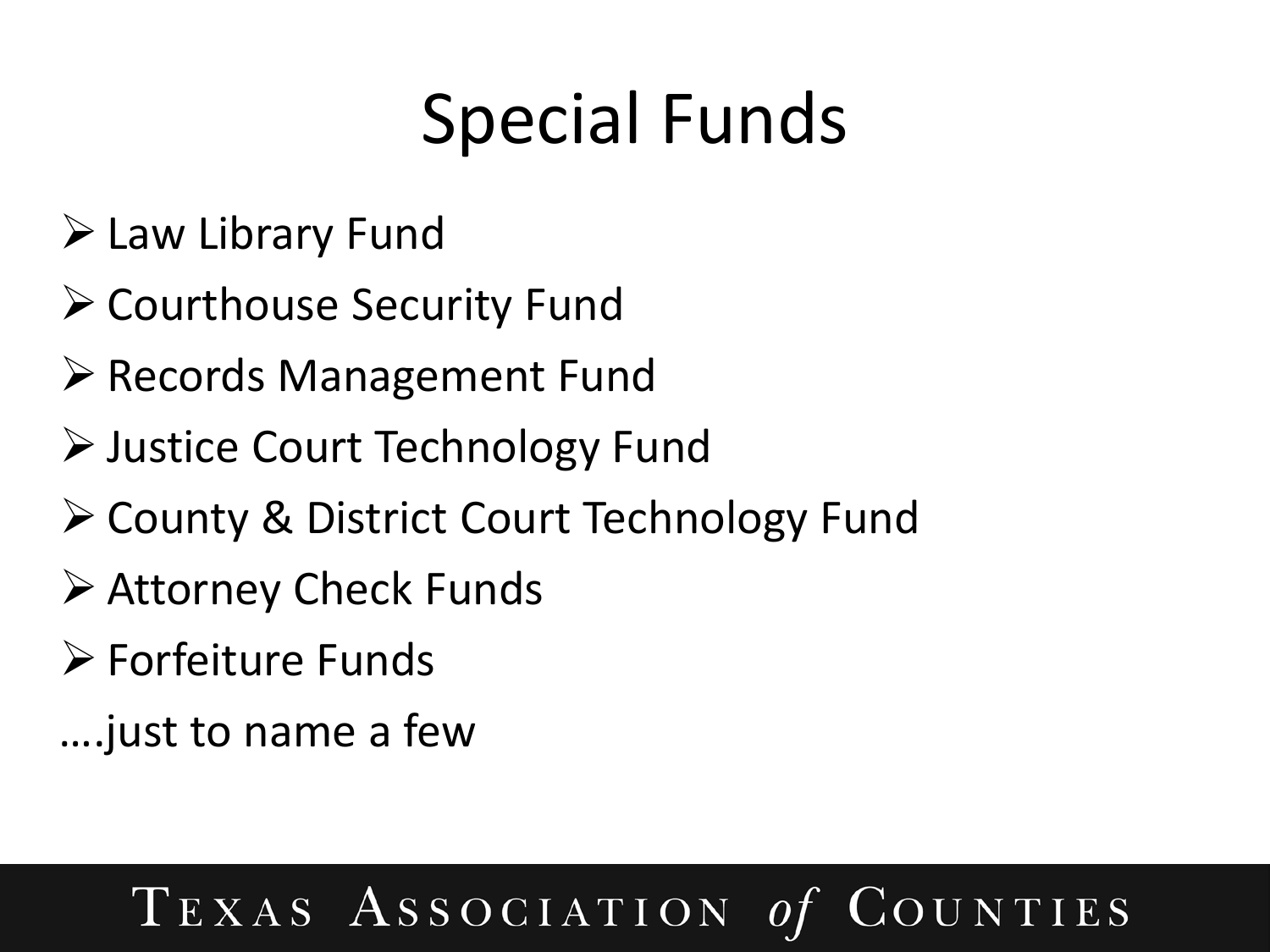### Debt Service Funds

- **≻ Tax Notes**
- Revenue Bonds
- $\triangleright$  Certificates of **Obligation**
- **≻** General Obligation Bonds
- $\triangleright$  Refunding Bonds







….just to name a few

TEXAS ASSOCIATION OUNTIES  $\boldsymbol{O}$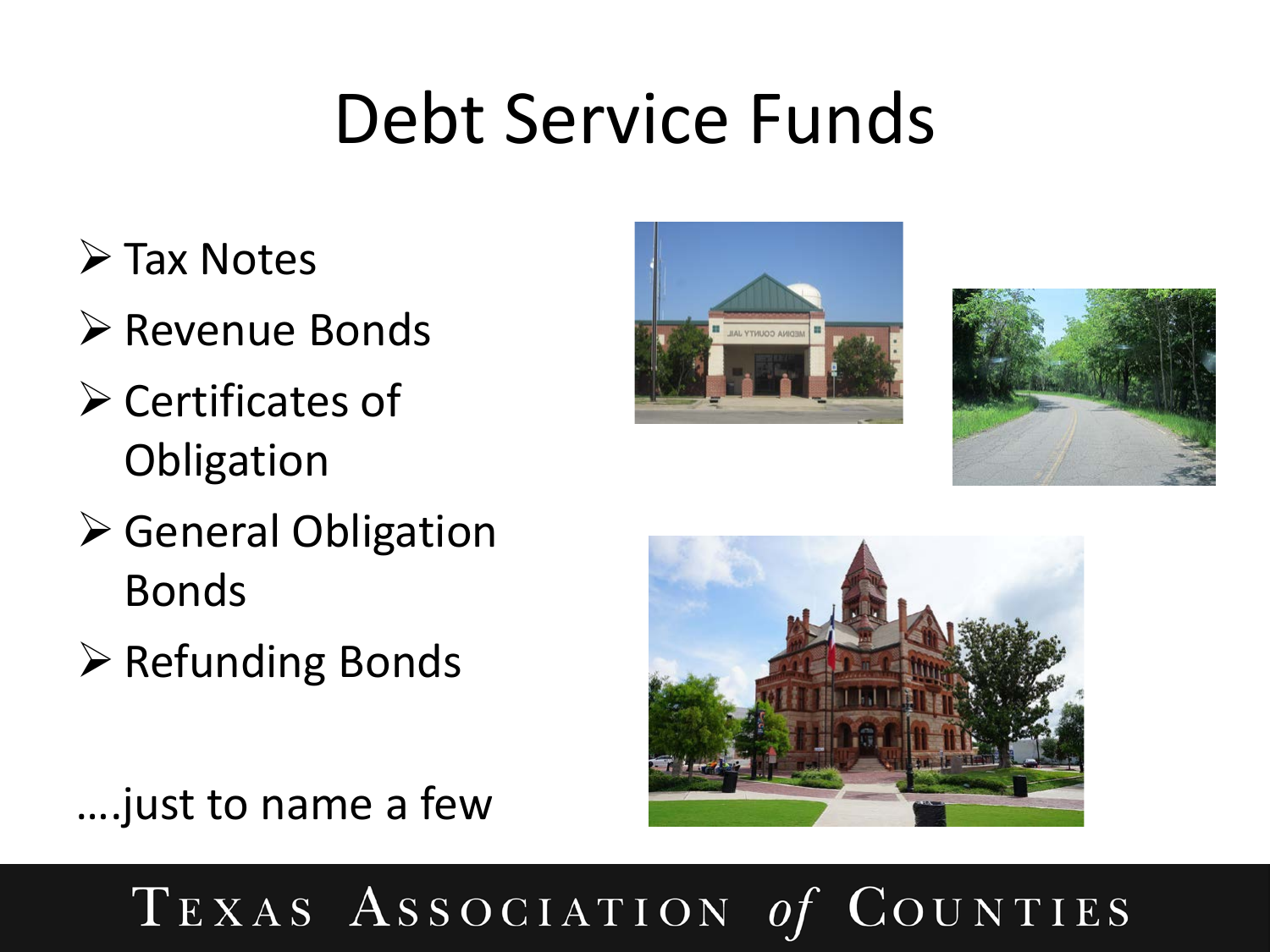## Tips for Success

- $\Box$  Set the rules up front
- $\square$  Stick with your timeline
- $U$ Ask questions
- $\Box$  Be realistic
- $\Box$  Be willing to compromise
- $\Box$  Use amendment authority sparingly
- $\Box$ Think long range
- $\Box$  Remain engaged through the entire year